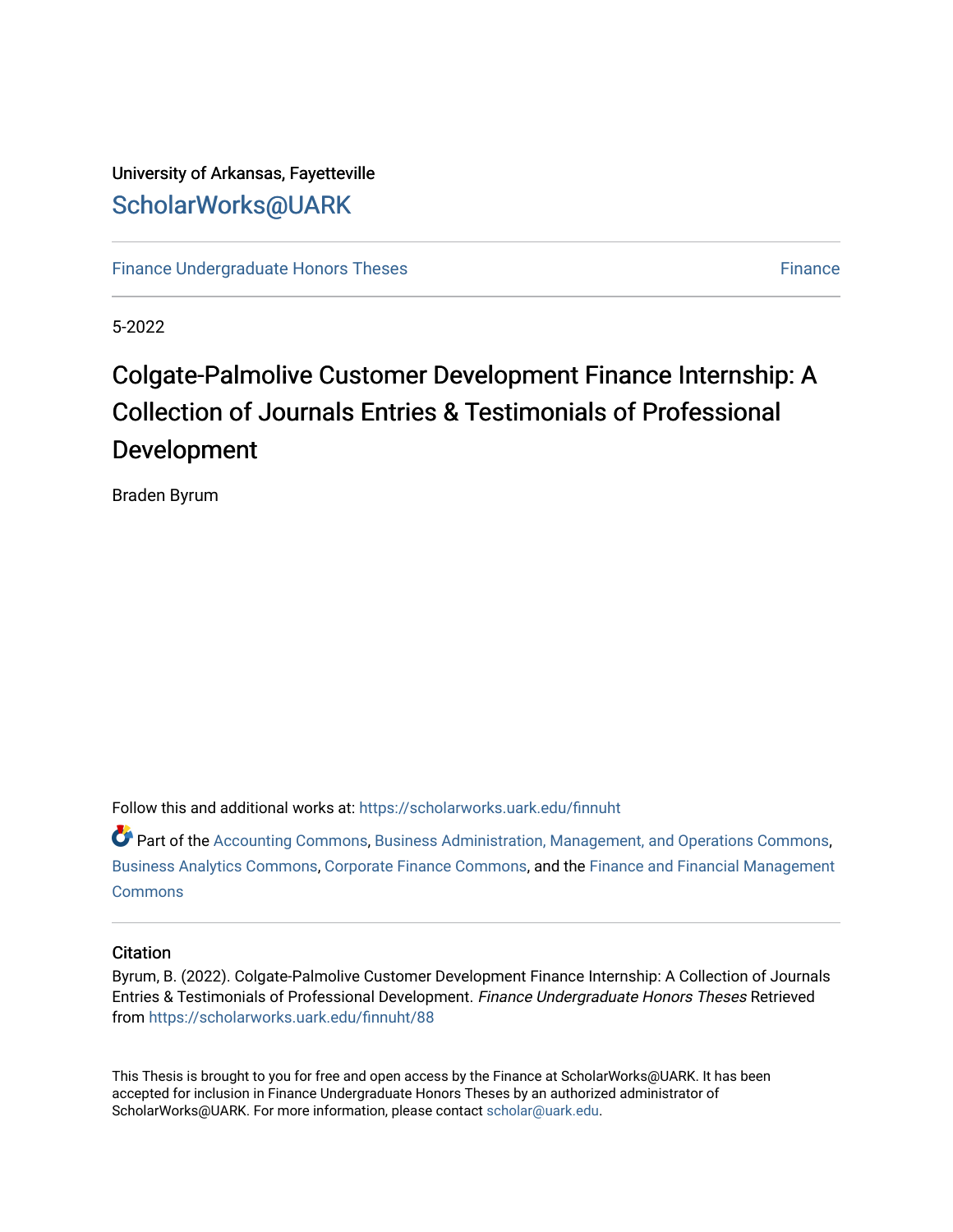## **Colgate-Palmolive Customer Development Finance Internship: A Collection of Journals Entries & Testimonials of Professional Development**

**by**

**Braden K. Byrum**

**Advisor: Dr. Daniel Conway**

## **An Honors Thesis in partial fulfillment of the requirements for the degree Bachelor of Science in Business Administration in Finance and Accounting.**

**Sam M. Walton College of Business University of Arkansas Fayetteville, Arkansas**

**May 14, 2022**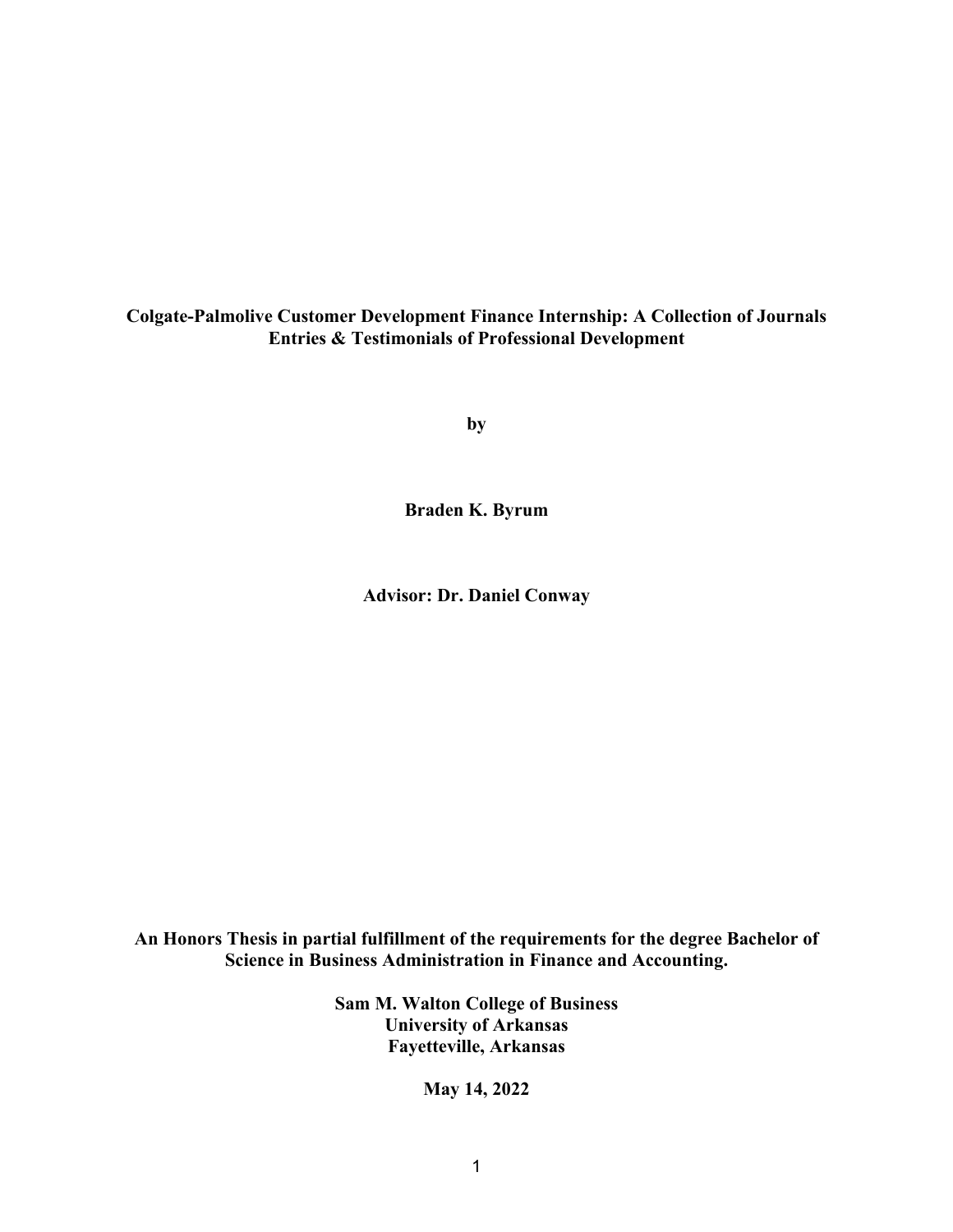## **Table of Contents**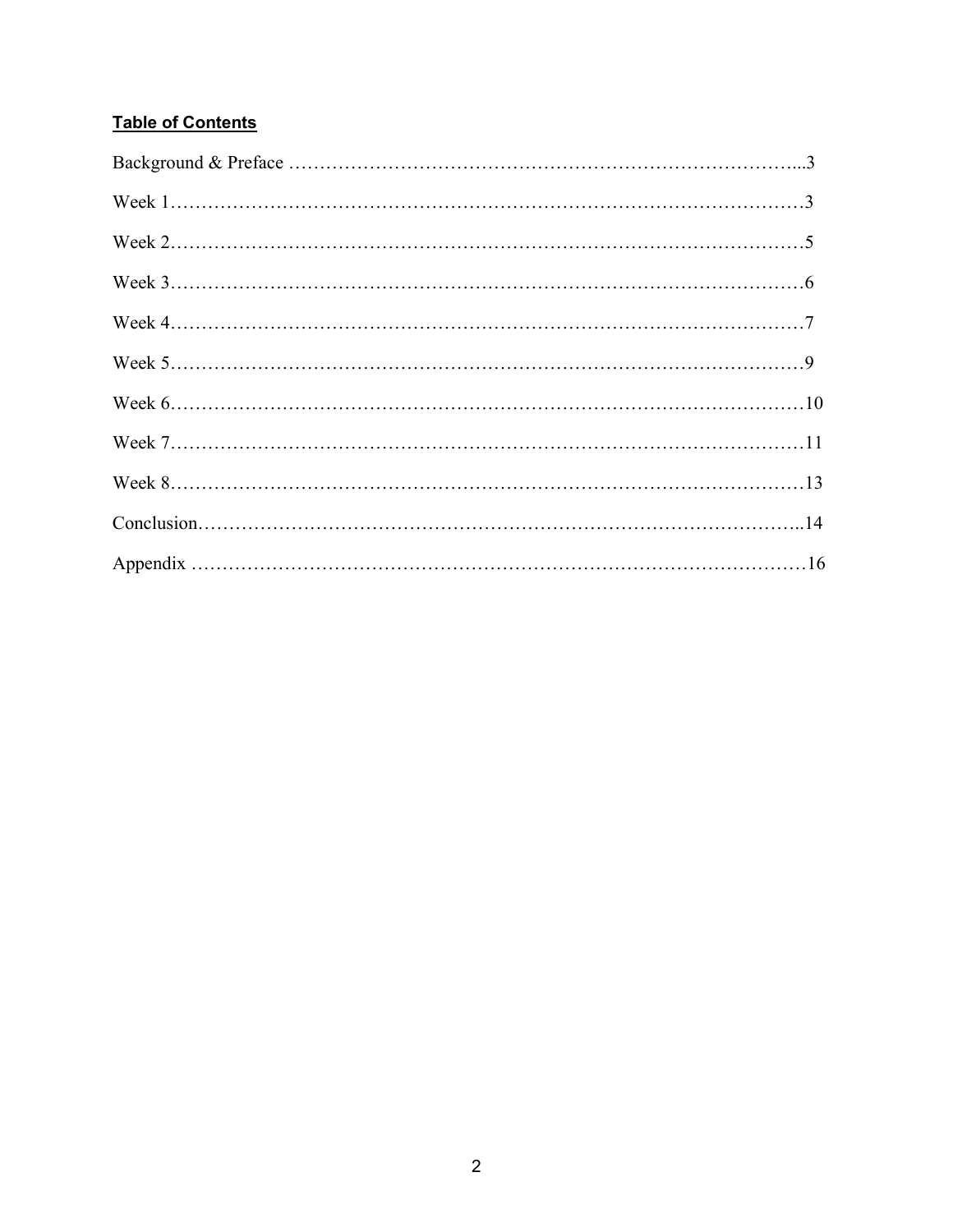#### **Background & Preface**

During my junior year attending the University of Arkansas, I knew I wanted to do something productive and impactful involving the field I'm currently studying. As a student double majoring in Accounting and Finance, I knew getting an internship in this field would not only give me insight into my future career but also help prepare me for the world ahead of me. After months of looking and 92 rejected job applications, I one day stumbled upon an internship posting on Handshake.com for a Finance Intern for Colgate-Palmolive on the Walmart Team. I immediately got excited because of the rapport that Colgate has within the Fortune 500 corporate community. They're traditionally known for investing ethically, promoting sustainable initiatives, and for having an open and diverse company culture. These are all issues that I feel very passionate about, so I jumped at the opportunity to apply. After applying and getting an interview, I was contacted with a job offer within a few days.

It was such a journey to get this job, but it was so fulfilling to finally have my hard work and dedication pay off. I'm still so thankful I ended up at a great company and team such as Colgate. Furthermore, I'm grateful for the opportunity and for the encouragement throughout the whole process.

To preface this, from the start of where I begin journaling my day to day, I had already worked for the company for 8 months prior. I began in late March 2021 and began these diary entries February 7th of 2022 to document and track my professional development. I work every week on Monday, Wednesday, and Friday for approximately 20 hours a week. My goal in keeping this journal is to be reflective and conscious in my impact, to further solidify my growth and purpose in this journey. I plan to incorporate many of these skills and be mindful of their implications as I develop these characteristics. I'm certain these enriching experiences and lessons now will help me for years to come as I undertake my professional career.

#### **WEEK 1**

#### **Expectation**

This week, I expect to finish the Trade Form 100 Report and have a final review meeting with my director, my boss, the personal care manager, and the oral care manager before sending the completed form to Walmart. I also expect to have typical Reconciliation (Reco) day tasks that consists of closing the books for January and sending those figures to New York for reporting standards. I also expect to have an eCommerce review with the eCommerce team to review the eComm P&L numbers for January and to update year-to-go projections before sending the completed copy to New York. After sending this to the New York office they will release the consolidated eComm P&L rollup for all customers teams, which I then distribute back to the eComm team. I also expect to run the condition generation report, run the Net Unit Cost (NUC) validation report, run the Mixed Plan Download (PDL) report, update the financial tracker, and fix the Point of Sale (POS) variance problems in the Sales Latest Estimate (SLE) template so that the PDL figure ties to the RetailLink (RL) figure. Task at Hand & Turning Points

After reviewing the Form 100 during the final review meeting, the team noticed that some things were off about the SKU's that are undergoing size changes and Supplemental Price Increases (SPIs). These SKUs were not showing the correct pricing breakdown and causing forecasting issues in the summary tab. We identified additional issues on page 3, page 4, and page 6. Page 3 is a tab in the excel workbook that compares SKU pricing and volume from last year to the upcoming year. Page 4 lays out the variable rebate spends for the past year, as well as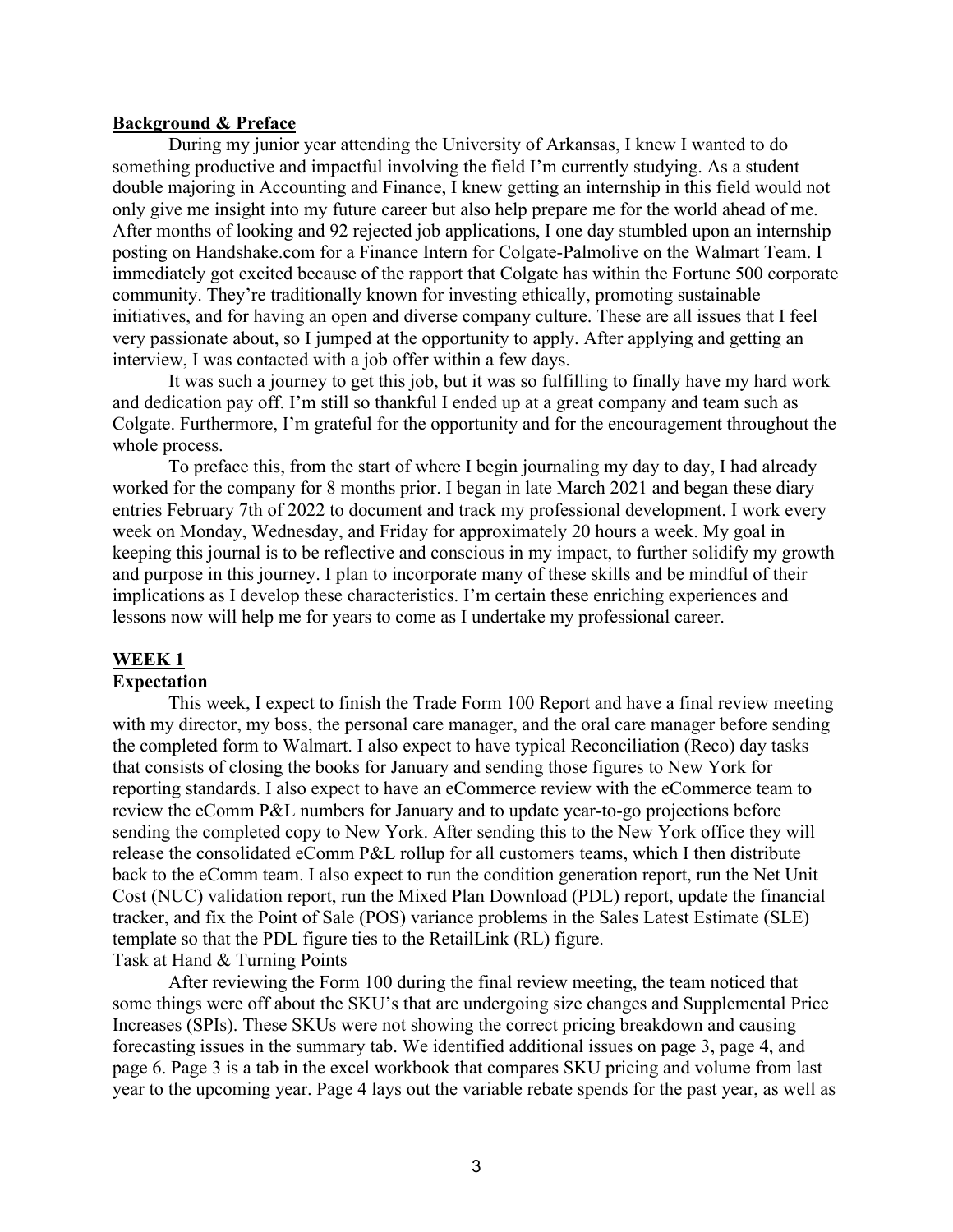what we expect to incur for the upcoming year. Page 6 contains our fixed rebate spends for the past year and forecasts of those spends for 2022. These issues with these pages mainly consisted of pricing and volume concerns. Switching over, during our eCommerce P&L review meeting, the category manager for Home Care asked if we could implement a year-to-year comparison chart for the eCommerce portion of our business. This chart would be interactive and would change to compare any year including the year to go projections selected to the current year. We would include a different SLE by month so we could toggle between how our plans for the year changed as we get deeper into the year. The ecommerce year-over-year autonomous chart will be incorporated into the PDL and will be something that I hope to have done by the next presentation of numbers during March Reco week, so we can utilize this to analyze the February actual data. I also updated the rebate report and financial tracker that needs to be updated after every Reco. I also ran the mixed PDL to prepare the NUC validations and sent the flagged SKUs to each of the category's analysts and interns, split by B&M and eCommerce to fix on the Product Matrix or update NUC within Atlas. The NUC validation needs to be run every other week and is done as an internal control check, just to ensure our systems are capturing the correct NUCs that we have prescribed by SKU. These reports are typically standardized, don't require much problem solving to complete, and done on a regular schedule.

A big issue that I had been thinking about this week is how to connect the POS Data variance by month by Local Price Tier (LPT). Local price tier mainly breaks down our different brands and segments our subcategories, it is more accurate than traditional subcategories and less accurate than individualized SKUs. I had originally tried to connect these directly by SKU by we found it to be tedious and that there were several data points missing, which led to failure to directly connect. Another issue that was addressed this week was concerning Trade Form 100, especially page 3 of the report. For this page that compares 2021 and 2022, SKU continuation, volume, and pricing, we decided to distribute the volume of our SKUs by month to tackle the impending SPI's. This consisted of pricing months February through April 15th at the pre-SPI pricing volume and then from April 15th through January 2023 we allocated the post-SPI pricing to that forecasted volume, which I pulled from the Mixed PDL report. We decided to mimic this same technique for SKU's that were undergoing size changes as well on April 15th. Since Colgate fiscal year is January-December, we only do forecasts until December but with Walmart's fiscal year ending in January, we didn't have volume projections for their fiscal year entirety. To combat this, I decided to take the average volume of February through December and apply it to January 2023. The mixed PDL report is how Walmart gets our product data, while internally for Colgate purposes, we normally would use the unmixed data to isolate individual products. While building the POS variance patch to tie back the RL numbers to the PDL in combination with what my boss and I thought it would be a good idea to implement the price changes by month into the Product Matrix for each category that would pull directly from Atlas. As of right now, we have one column for NUC & MSRP so rely on the analysts to periodically update the product matrix information but that can sometimes be unreliable. We decided to put this idea on the backburner for now while I finish Trade Form 100, but it is something we will revisit in the coming weeks.

#### **Resolution**

Upon working on the Trade Form 100 this week, it made me realize how much more complex this process is at the turn of the year versus midyear like I did it for June. I also discovered that no matter how well a process seems to work or how long we've performed that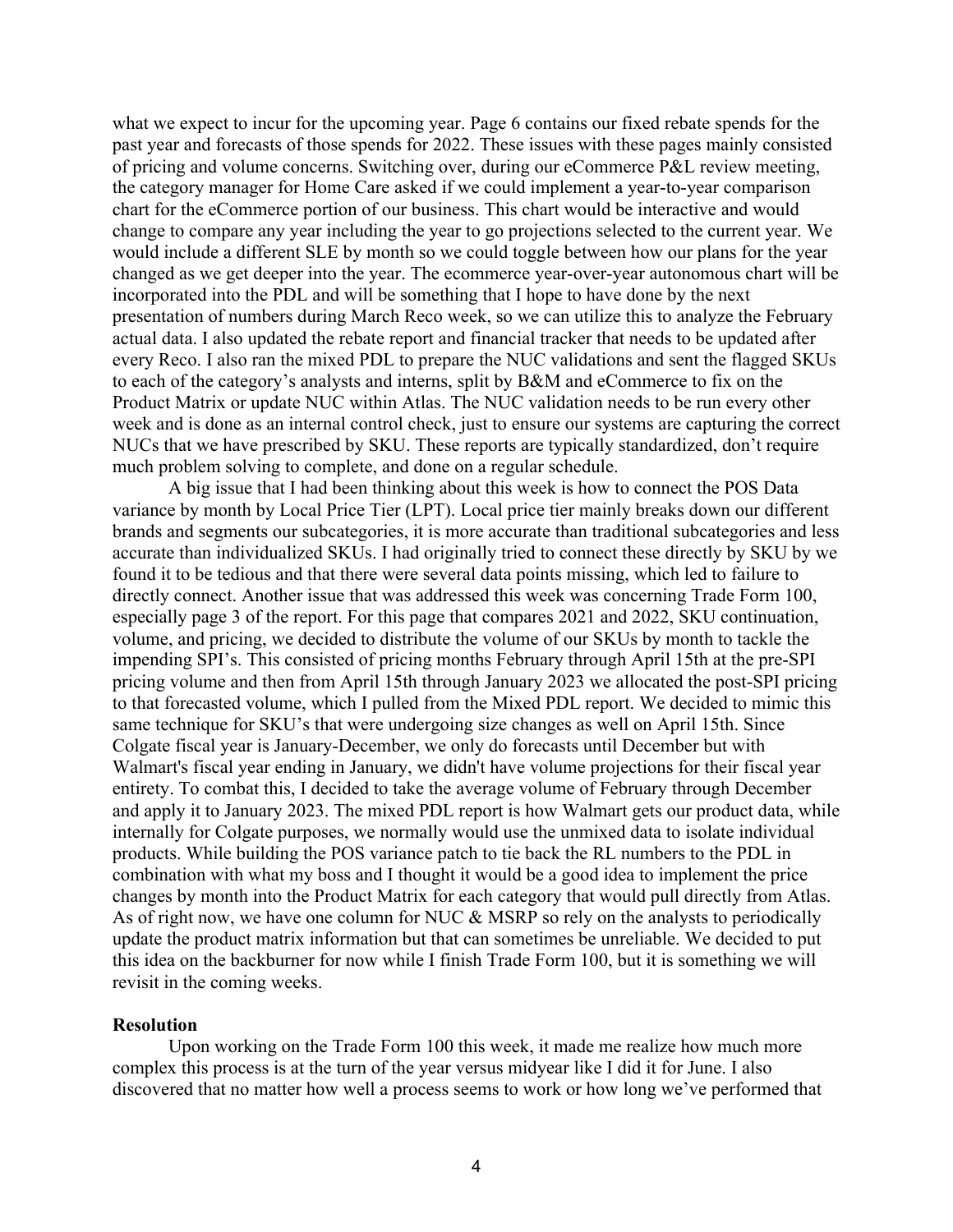process, that doesn't equate to the fact that it can't or shouldn't be improved. It's essential to undergo continual process improvement and question how every task could be automated. My boss has preached this concept for so long; this isn't just for efficiency but also for good practice to further leverage the technology at your disposal.

## **WEEK 2**

## **Expectation**

This week, I expect to run the PDL on Monday and Friday like normally scheduled. I also plan to run the rebate report and the condition generation this week. I'm also scheduled to run the mid-month PDL check, where I compare planned volume to actual shipped volume, to see if we need to make forecast adjustments. If there are apparent material differences, I will email the managers of the affected category to fix or confirm that the activity forecasted in the plan, is valid. I also expect to finish the POS variance automation tie back within the PDL SLE template. Lastly, I plan to help Anas, my boss, finish the eComm year-over-year comparison stacked bar chart integration into the PDL.

### **Task at Hand & Turning Points**

This week, I did my scheduled tasks of updating the PDL, running the condition generation, and generating the Mid-Month PDL check-in for planned to shipment variances. I also continued to work on form 100 and specifically on pages 4 & 6. For this I added a new post audit charge to page 6 that reflected what we spent in 2021. I translated that into 2022 since we expect to incur similar costs. I also was emailed from the eCommerce manager to outline regularly used reports from Atlas & Retail Link, to reflect to our new luminate data that we have begun to implement this year.

Today, I ran NUC validations, flagged the appropriate SKU's that had variance in their NUC numbers, and sent them to the managers, analysts, and interns for each prospective category team. I also began working on the financial tracker to update its format so we can begin adding 2022 data in it. The financial tracker is our monthly tracker on different spends such as Claim Sales, Coupon Marketing, Damages, Sales Returns, and Miscellaneous Under \$200. For this, I decided to copy the 2020 and 2021 actuals charts into a new tab I titled "Historical" so I can later come back to it but keep the same year to year comparison format on the original tab. This saves time and effort by keeping the same previous year versus current year view that was already integrated. The charts are powered by a pivot table of combined data from the PDL, SAP ACDOCA, and the Rebate Activity report. The functions are already programmed into two charts, I just decided to change the catch all name input box that already utilized the SUMIFS functions that were linked to the pivot table. I changed the names from "2020 actuals" & "2021 Act + YTG" to "2021 Actuals"  $&$  "2022 Act + YTG" so it would automatically feed the numbers from the pivot table into its prospective year and month.

On Friday, I updated the PDL first thing when I clocked in. Then I answered 2 emails I received while I was out of office (OOO), one concerning form 100 and the other about the NUC validations I ran Wednesday. Regarding Form 100, the Personal Care manager pointed out that the total volume output, read on the charts, that there was a 98% decline in volume from 2021 to now, which is obviously wrong. After doing some digging, the mixed PDL didn't reflect the per piece volume like the form was pulling, it instead was doing it by unit case pack. To resolve this, my boss and I decided to take the volume values being pulled from the form from 2018 and apply a subcategory growth rate to project what the volume would be today. In relation to the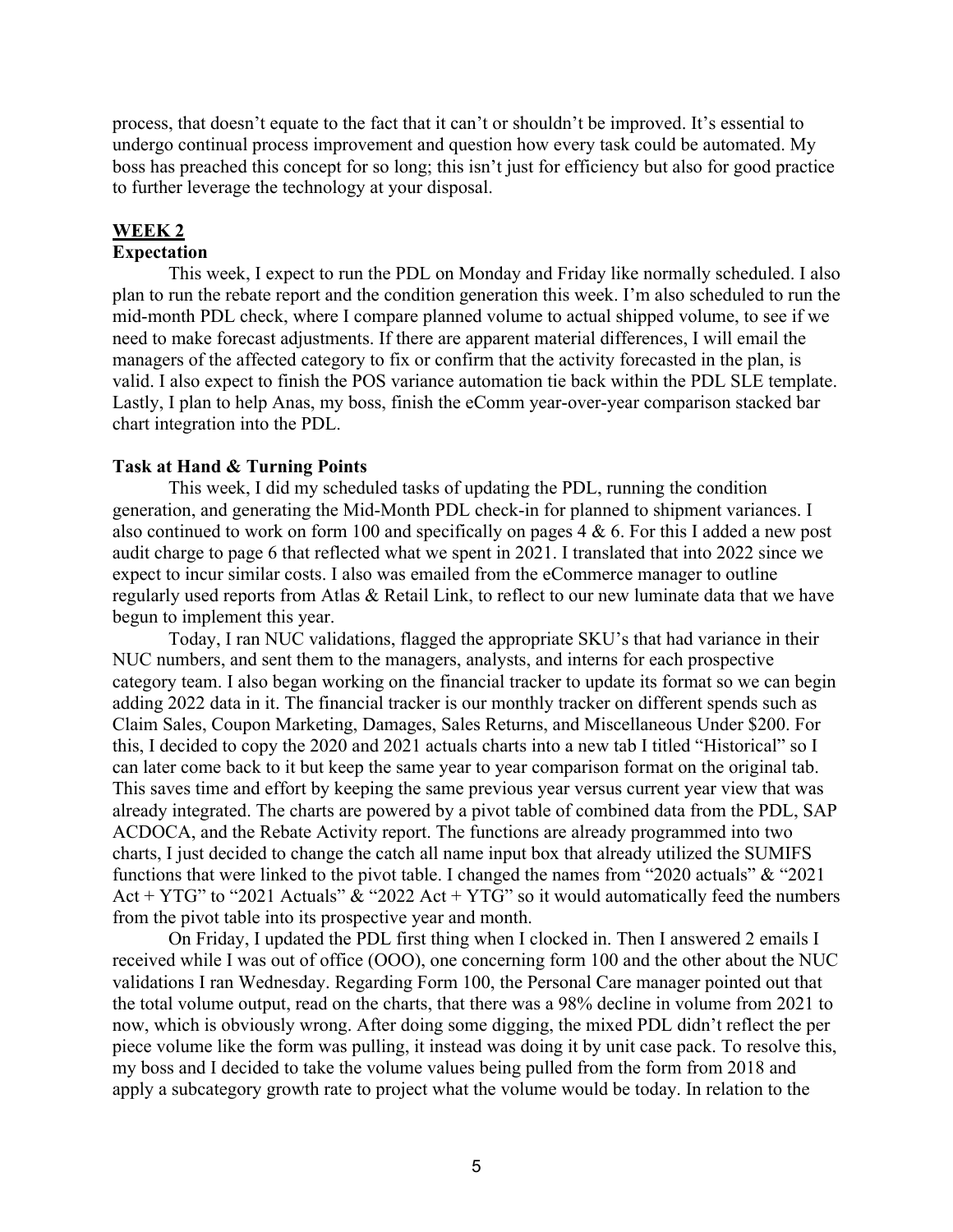NUC validations, there were concerns over the NUC's being pulled from Atlas being lower than what we have in the PM for a particular set of holiday in/out SKU's. After doing some digging into the PDL, it seemed that the calculations to solve for NUC were correct, so that meant the problem had to stem from Atlas. After searching in Atlas, we discovered that EDLP (Everyday low price) and TPR (Total price reduction) were both booked when only the EDLP should've been the only booked spend. Since they were double booked this acted as an extra discount on the NUC, thus making it come through on the PDL lower than it should have been. After doing this, Anas asked me to check the Unmixed PDL to ensure this wasn't happening anywhere else on that side and the only place I seemed to find NUC variances was on SKU's that were undergoing SPIs in April.

#### **Resolution**

This was a very busy week, but I believe I retained some valuable knowledge. Upon reflection, I realized that I've finally come to grasp being adaptable and not attempting to reinvent the wheel. I realize this is in strong contrast to last week. I believe there's a balance in the corporate world between what you think you can do and what you can do. It's a balance between time, scope, and budget for the project. It's easy to get ahead of yourself and tackle a bigger project than you intended. It's important to implement changes that give you a minimum viable product, sometimes you don't need a big complex solution and a simple patch is needed to clear time for other projects. It's truly a juggling act and you don't want to bite off more than you can chew.

#### **WEEK 3**

#### **Expectation**

My expectation for this week should be a very simple week since I'm only working two days this week because I'm off Monday for Presidents Day. I expect to finish the financial tracker transformation, rerun the NUC validations to see if the updates that were made to the TPR were carried out to reflect the correct NUC's, and update the volume estimates for the Form 100 with the correct growth rates. If I can get all this done, I plan to help Anas work on automating the Waterfall chart within the PDL so we can use it during our category CPP meetings. Then if I have time also maybe finishing the POS variance integration in the SLE template.

#### **Task at Hand & Turning Points**

This week I updated the PDL since I didn't get to Monday, it was president's day and a corporate holiday. After that quick update, I began working on calculating the growth rates by subcategory using the mixed PDL, since none of the managers ever sent me the per category growth rates. I calculated both the simple and compound growth rates using two different metrics, the net sales and volume, from 2018 until 2022, to compare them so I could get an accurate representative growth rate. Doing this, I found that in a lot of categories had shrinking volume which wasn't the actual case. After discussing this with my boss he told me to reconnect with my director for the actual growth rates that the company had solidified. After this talk, I emailed my director for this information as a follow up to what I sent him last Friday. During this time, I got a message from one of our analysts that the PM's for all categories were messed up and weren't calculating internal CP margin correctly. I ended up discovering that the formula was reading the SKU number as text and not an actual number thus failing for it to pull correctly.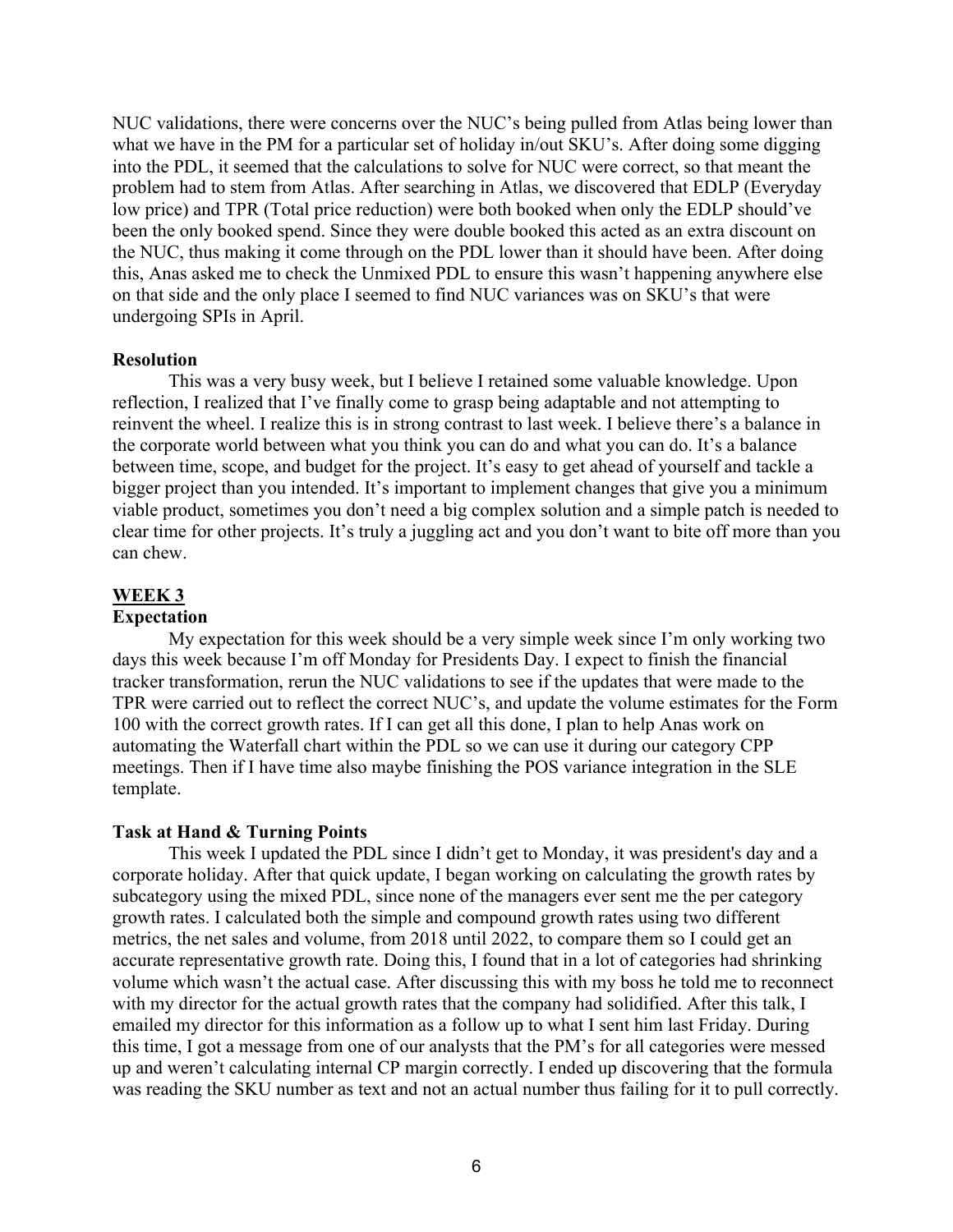To fix this, I added a column to the PH tab and inserted a formula to multiply the SKU number by 1 so it would appear as a number. Using this new column as the reference point in my vlookup formula, returned the correct CP margin. I completed this for all three category PM's. After this was finished, I worked on the financial tracker by data gathering from SAP and the Corporate Financial Report for the components of Claim sales and for our final settlements. My biggest hurdle during this task stemmed from the data source pulled from Atlas in the corporate financial statement to refresh to include 2022 data. To fix this, I went into the display panel, clicked on fiscal period, and clicked add 2022. Originally, it wasn't displaying 2022 as an option but after a few refreshes from the data source it did. After this I copied the data into the financial tracker, refreshed the pivot table, and made sure all the data filtered into its appropriate sections. A good cross check to do is to make sure all the subtotals add up to the grand total of claim sales.

#### **Resolution**

Although this week was semi-slow, I still believe I learned a lot about our business. Every week I start to compartmentalize all the different aspects of the business. I'm also learning that people are beginning to trust me more and look at me more as an equal than an intern. It made me feel really accomplished in my journey that the managers and analysts are seeking my help rather than just going above me. Furthermore, I had the idea to start taking written notes during meetings and my day to day of key words, processes, or t-codes for future reference. I've noticed that when you work every other day you tend to forget little things in passing that can really help you comprehend the business.

#### **Week 4**

#### **Expectations**

I expect a hectic week this week because we're turning the page to a new month, which means closing out the books and running end of the month reports. I expect to update the PDL every day I work since we're heading into reconciliation week. I also plan to run the condition generation for the upcoming month of march and send it to my director for approval. I will also be updating the CPP slides with the updated Rebate report charts for each category CPP meeting. Additionally, I will prepare the eComm P&L once the eComm analyst sends me the Online Pickup & Delivery (OPD) data and the Bump Chart data. I will also update the eComm POS integration within the PDL to add to the eComm Review Presentation. Furthermore, I will attend the CPP meetings along with the Homecare optimization meeting in preparation of reconciliation day.

#### **Task at Hand & Turning Points**

On Monday, I updated the PDL as normal with both SLE and Actual to close out our end of month position. Immediately after that, I opened Atlas and ran the condition generation for the month of march. There were 6 events that came back flagged for being planned instead of approved, so I sent these to my boss to update to approved. Following this I sent another email to my director requesting the growth rates to complete the Form 100 2022 volume estimates. However, after getting on a call with my boss we discovered that the volume I used originally was in units and not in terms of total eaches. Therefore, it was originally displaying such a drastic change in volume. After fixing this issue, our volume went from a 98% decline to an 11% decline. However, even this volume decline makes sense considering our size changes and SPI's that we enacted this 2022 fiscal year. Technically, we will be selling less volume but making the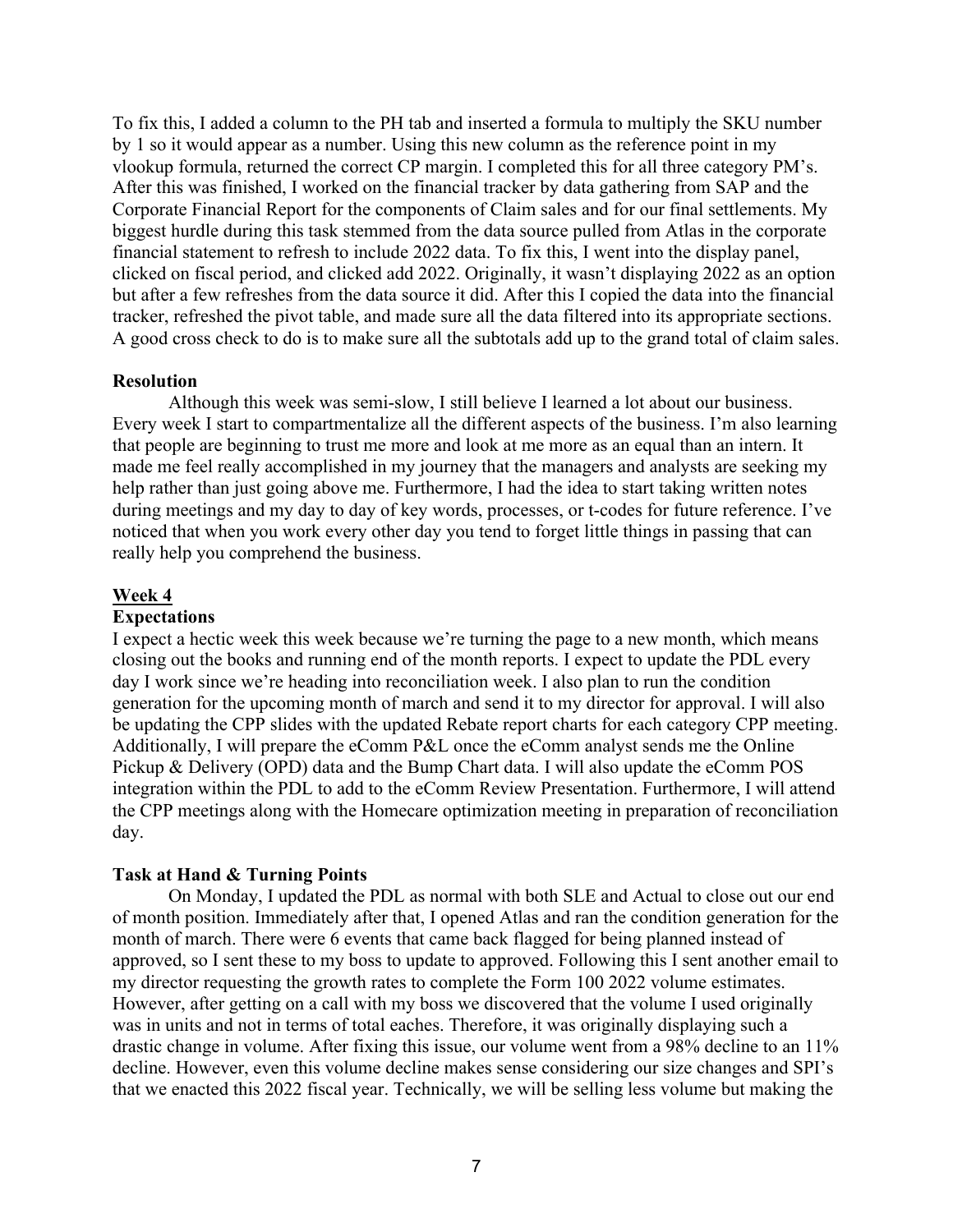same amount with these size and SPI updates. Furthermore, this is still a drastic change considering that of the over 200 SKUs within the report, 28 SKUs had more than a 50% volume shrinkage (not including size changing SKU's). Also, the 2021 RL data is in POS volume and the 2022 data is from Atlas, so it is in normal retail total eaches. After I took care of the volume update, I sent it off to the category managers to review since there is a difference in data source. Following this, I scheduled a meeting for next Monday, March 7th, for the eComm P&L Review. To close out the day I did updates to the POS Variance automation tab within the SLE template so I can update the POS Figures efficiently for February once we're in March.

This Wednesday, I updated the PDL with the SLE & Actuals. After this, I refreshed the Rebate report by pulling in a combination of SAP and Data studios data, open balance from SAP and planned accruals from Data studios. After updating this, a new task that I've started to do is add screenshots of the Open Balance pivot and the YTG Open Accruals, to each category's CPP folders so they can use them in their meetings we have next week for Reco. Immediately after uploading these screenshots to the slideshow, I went to RetailLink to download the February POS data to add to the SLE template. Next, when I extended the mapping formula, I had several new prime numbers that didn't bring back a Colgate SKU. Once I sorted these out by Category, Subcategory, and Local Price Tier, I noticed there was still about \$600,000 in POS Sales variance that I will work on later in the week once I finish the variance automation template. After this, I began updating the Mixed PDL so I could distribute the NUC Validations for March. This went smoothly and I finished the day by sending out the B&M email to all categories and the B&C email to the eComm team.

This Friday, I started the day by updating the PDL but this time I only refreshed the SLE template since actuals have been solidified. After this, I had a meeting with my boss, Anas, to discuss some updates that he brought to the POS variance automation to complete it Thursday night. It has now been completed and the numbers from both data sources ties. During this meeting we also discovered that on some SKU's we were still facing issues with shifting NUC's that were showing different NUC's and MSRP's. This is something Anas decided to investigate on his own further. Immediately after this meeting, I began working on the eComm P&L preparation. After completing the process and comparing it to our actual February POS sales from RetailLink, I noticed these figures didn't tie. After doing some digging, I discovered the root cause of the variance. To combat this I did two things, one was redownloading RetailLink POS report to add in the extra Walmart week that Anas initially deleted so it would encompass to fill the entire month of February. Next, I remembered that we have had shifting COGs and SPI's this year, so I needed to change the Retail Margins per subcategory to reflect what we made realistically. However, the only issue is that I needed to distinguish the retail margins based on the year that the transaction happened in since they've had changing rates every year.

#### **Resolution**

This week taught me an important lesson about stress and the power of controlled chaos. Some weeks you'll end up a lot busier than others and that's okay, it's important to not let the hectic weeks phase you and affect your work. It can be easy to lose yourself in your work and not everything needs to be done right then, some items just need to be put on the backburner. I think these points tie into the juggling act that I brought up during week 2. This principle that you need to be able to prioritize tasks and figure out what needs to be tackled during what time frequency. Over my course here I've picked up on what we collectively consider taking precedence but it's important to communicate this to your peers, so everyone is aligned.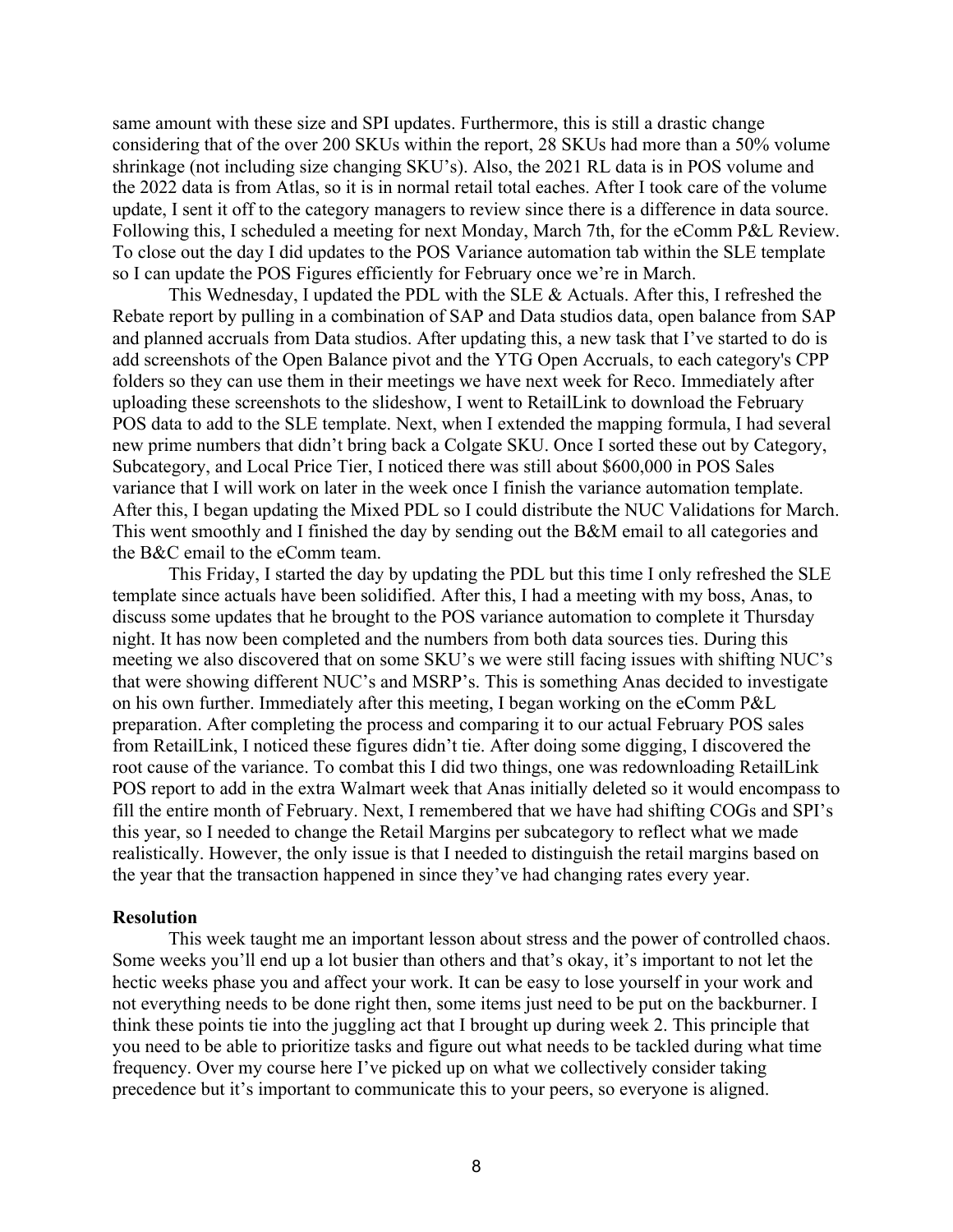## **WEEK 5 Expectation**

This week I expect a busy week since it's Reco day on Thursday. I expect to go to the CPP review meetings for all the categories. I also will prepare and consolidate our Reco position to compare to New York's frozen number, to ensure they align. I will also finish the eComm P&L, get to the bottom of January 2020 and 2021 bump chart duplication, have the review meeting with the managers, and send in the eComm P&L to NY. I will also follow up with the managers this week to see how review is going for the Trade Form 100.

#### **Task at Hand & Turning Points**

This Monday, I started off my day by updating the SLE PDL. However, immediately after doing this I got an email from the finance department saying that the Atlas data for today is showing duplicate numbers and that they would update us to redownload today's data when this issue was fixed. Following this, I updated the combined eComm tab within the PDL and added the SLE from February and the SLE from march for the 2022 data. I did this so we could toggle between the two plans, I will continue to add the SLE's from the remaining months of the year to see how much our actualized data changed from planned. After doing this, I remembered that last month we discovered that January 2020 and January 2021 were displaying the same figures across the board. Upon looking into this, I found that the 2020 data was miscategorized and was January 2021 data. I immediately changed this data to link to 2021 and then began searching in google drive for bump chart data from 2020. After searching, I couldn't find the data broken out into the channels that we report in currently. On top of that it didn't value the sales as POS or net sales but at Gross Merchandise value. After talking to my boss, we decided to hold off on this issue for today as we had to prepare for the eComm P&L review meeting. After prepping, I presented the P&L for February, everything looked good, and we didn't adjust any of the projections.

This Wednesday, I began things as normal by updating the SLE PDL. Following this, I prepped the final submission email for the eCommerce P&L and sent it off to Candice in the NY office. I began updating the financial tracker after this and did this for the remainder of the day. However, I didn't finish and will pick up this process on Friday.

This Friday, I began working and immediately updated the PDL. After this I found an email from Candice asking if we could take another look at the eComm P&L as it didn't include Media & Promo spends included in the budget for 2022. Upon meeting with Anas, we decided to reflect last year's budgets for these accounts and added this into our submission template. After this, I began updating the financial tracker and concluded my day by finishing the process that I started on Wednesday.

#### **Resolution**

This week was a good week to reflect on self-motivation and the ability to self-regulate. Initially, I thought this would be a busy week since it was reconciliation week and typically, I'm updating a lot of reports to reflect the last months closing positions. However, I didn't have a lot of individual tasks to complete this week, but my boss was stacked with back-to-back meetings most days. On weeks like this, I must be self-aware in my self-sufficiency and know what needs to get done. This was obviously learned with time, but I know what needs to be done so my boss doesn't have to constantly direct me. This doesn't negate the fact that I still had to ask my boss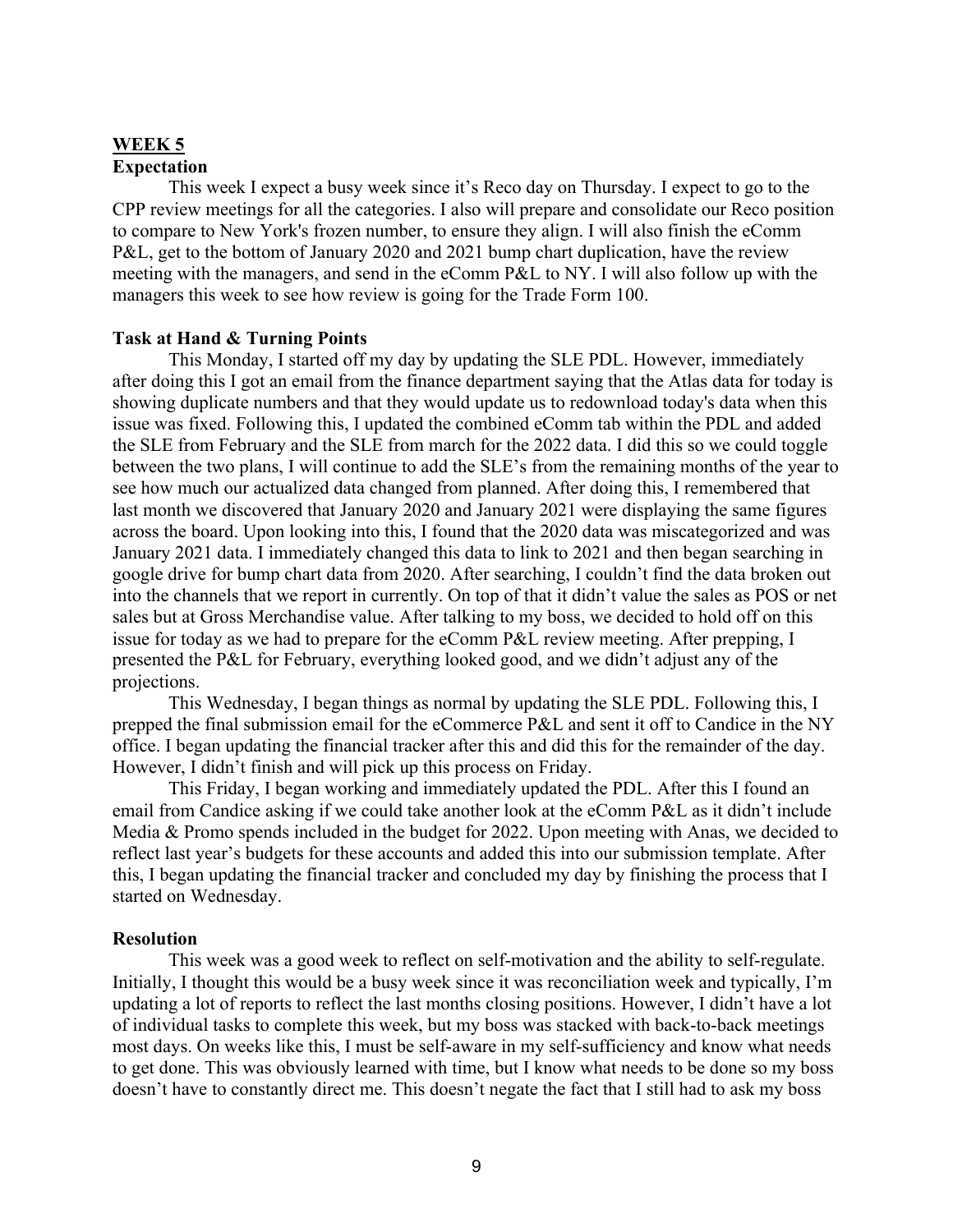for help on some things but just pointing out that resilience is not thought about enough. As an intern you should be picking up more and more responsibility as you garner more time under your belt. Not only does this stem from just increased knowledge but also from confidence in the work you're putting forward.

## **Week 6**

## **Expectation**

This week I expect a decently laid-back week, since I don't have a lot of reporting and we're deciding which projects we want to tackle next. I foreshadow that I will run the PDL on Monday and Thursday as scheduled. I also plan to run the Mixed PDL and do the Mid-Month PDL check in for the month of March. I will also follow up with the OC and PC managers regarding the volume changes within Form 100 so we can get that sent off to Walmart. Additionally, I plan to meet with my boss about the Gross Merchandise Value problems that I ran into with the Bump Chart data to see if we can fix the January 2020 issue once and for all. Furthermore, after that is solved, I want to begin on a Product Matric Master list that integrates with the NUC Validation report and the PDL.

### **Task at Hand & Turning Points**

This Monday, I immediately prepped for the day and updated the unmixed PDL. Following this, I began updating the mixed PDL with the SLE's and Actuals. However, I ran into an issue with running the actuals when March data wouldn't appear using the 2022 Monthly YTD Actuals. To combat this issue, I ran the 2022 Daily YTD Actuals which did include March's data. After running the mixed report templates, I edited the pivot to display March volume comparing SLE and Actual data. I set my materiality at 100 forecasted units and flagged any SKU's that haven't shipped any volume to date. This flagged 4 SKU's which comprised 3 within Oral Care and 1 from Home Care. I screenshotted this, saved the excel file, and began drafting an email to the managers of this category to make any necessary adjustments to their forecast within Atlas. Following this, I messaged my boss to ask about the Gross Merchandise Value problem within the bump chart, but he recommended that we tackle that later in the week. To follow up, I asked about his thoughts on a Product Matrix Master List that we can link from the existing PM's, add monthly pricing for MSRP and NUCs. Using this I'd then cross reference this with the price from Atlas and then the calculated price that the stores are using so we can pinpoint if Walmart has implemented our pricing strategy or if they are behind. This will be critical to reclaiming money from post-audits and spends. I began setting up the sheets and adding the linking functions to the individual product matrices.

This Wednesday, I began the morning by sending a follow up email to the OC and PC managers concerning the Trade Form 100 volume confirmations that I sent at the end of February and hadn't received communication from them. Following this, I delved back into working on the Product Matrix. Before I started randomly adding though, I decided to implement a strategy I learned in my Blockchain Programming class that is to draw out your operating system. This allows for better planning, foreseeing future problems, and organizing functionality design. I sketched out how I wanted this new Master Product Matrix to function and how I would be able to automate that so it's efficient for all users. I added Atlas Data and Retail Link data to start to build Pivots of actual pricing and POS pricing to see if our pricing has been implemented and is recorded in the system correctly. I ended the day by trying to query the Product Matrices together so it's constantly being updated with the analysts changes they make. Once I get these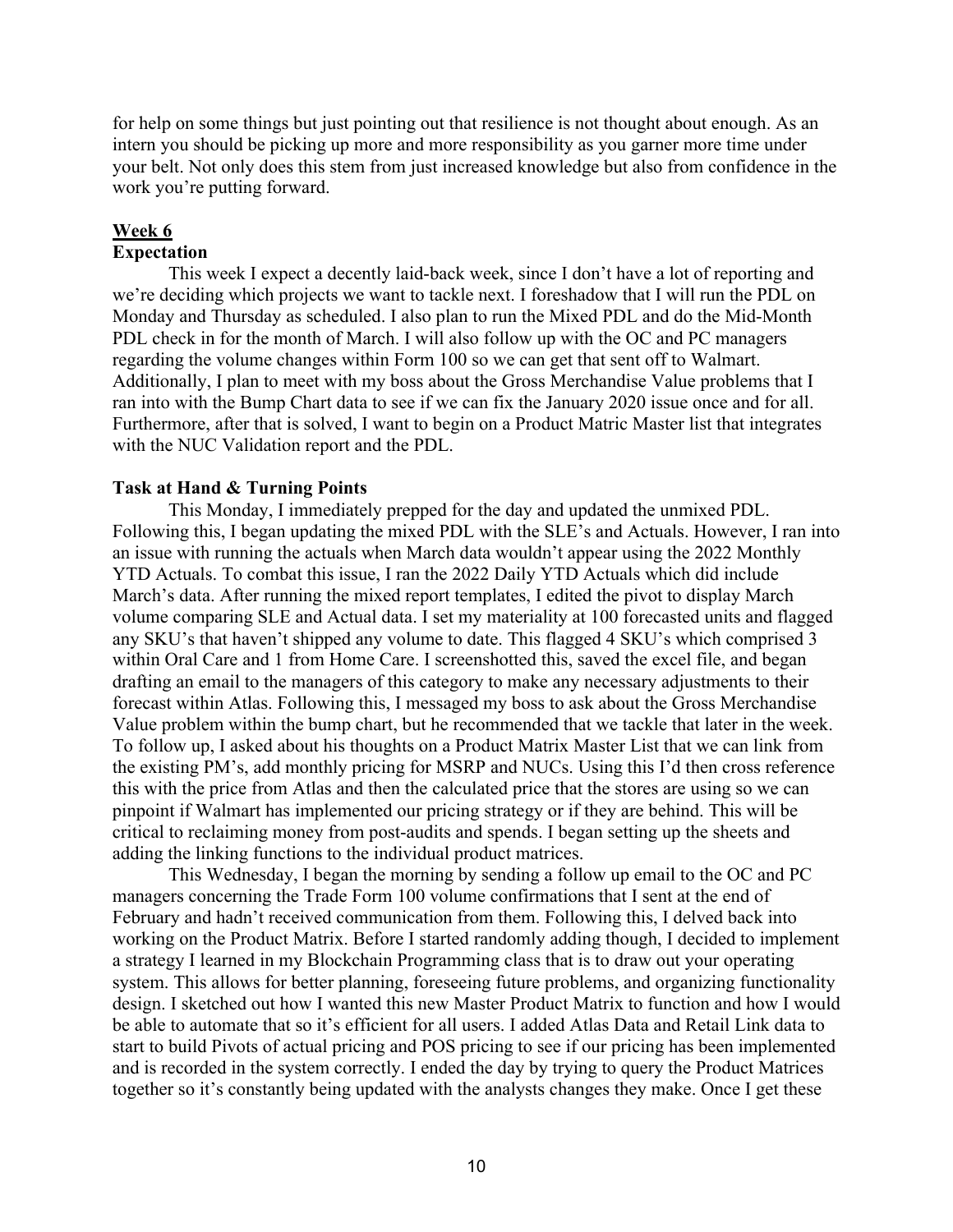tables connected, I plan to integrate a month-by-month pricing so that the analysts can automatically import it to update their Product Matrixes autonomously.

This Friday, I began by logging into my computer and checking my email as I knew I had received some important emails from the B&M director and the B&C director. I first tackled the email from my B&M director which concerned further volume and SPI questions about Trade Form 100. I scheduled a time for the week of March 28th so we can align on a strategy to tackle these issues. Next, I jumped over to the email from our new eCommerce director which was just him introducing himself and an invite for a video call. I accepted this and furthermore went to the meet and greet call to introduce myself and explain my role in the organization. Following this meeting, we set up a time for next Wednesday so I could teach him how I prepare the eComm P&L and further explain my eComm processes. After this, I spent the rest of the day working on completing the product matrix master list.

#### **Resolution**

This week, as I reflect, I feel as if I learned a few new skills on top of showing resilience. My goal was to attempt to assemble this new product matrix master list by myself and surprise my team. I didn't ask anyone for help and tried to figure out all the formulas on my own. I think it's important to apply your own critical thinking to solve your problems and not get frustrated when you get stuck, as I admittedly have before. Although these are important skills to possess, it can be even more beneficial to ask for help sometimes, especially when you're wasting unnecessary time. This communication and asking strong questions can be exceptionally helpful sometimes to give you an alternate prospective of brainstorming ways to make your model more efficient.

#### **Week 7**

#### **Expectation**

This week I expect to have a meeting with our new eCommerce Director to review my job and eCommerce processes that I undertake. Additionally, I will update the PDL accordingly as scheduled along with refreshing the NUC validation report. I also expect to work more on the product matrix master list and hopefully meet with my boss to discuss further implementation steps.

#### **Task At Hand & Turning Points**

This Monday, I began by updating the PDL with the newest SLE figures. Following this, I checked in the google drive to see if the team had updated the Consolidated eCommerce and Shopper Marketing spends for Q1. After checking, none of the teams had input this information, so I drafted an email for them to update these figures by category and to provide the tracking links with proof of the individual spends. I set an artificial due date of April 1st to make sure they'd have this file updated. Immediately following this, I continued to implement and create the Product Matrix Master list.

On Wednesday, I started off the day with the eComm Review meeting that I set up last week with the eCommerce Director and the eComm Category managers. During this meeting, I reviewed how I prepare the eComm P&L, answered any questions they had, and explained the rationale behind why I prepare it the way I do. After this, we had an open discussion where we voiced our concerns and possible improvements we could make, especially with the new Luminate Data that we will begin using to replace Atlas in the coming months. Following this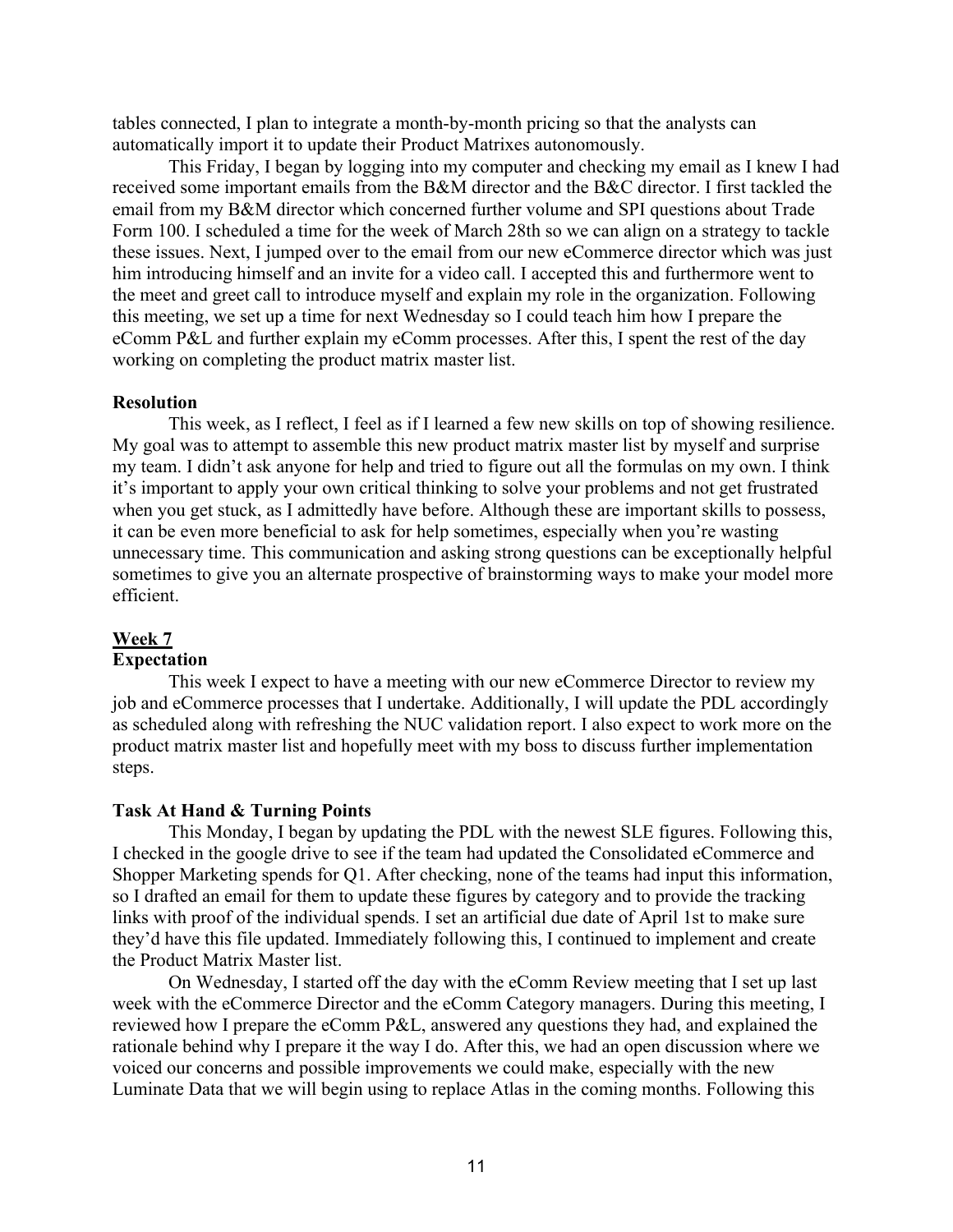meeting, I got an email from my director about double checking the PDL with our Reco position within Data studios that New York was seeing on their end. After digging through the figures, it was clear that our earned rates weren't aligning with what New York had in their overarching P&L. I began by downloading New York's earned rates list by Local Price Tier that I then matched back to our templates to overwrite as the new updated rates. Doing this, I discovered there were also new LPT's that weren't initially included in the Earned rates lookup field within the template, so I added the new LPT and their rates. Upon updating these earned rates, refreshing the data in the template, copying & pasting to replace the old data, and refreshing again within the PDL, I decided to double check our figures to see if they matched. They did in fact match and since this was the root cause for our issue, I followed up by replacing the earned rates in the Actual template and the Reco Template. After updating the Reco template, I redid the data for march using the new rates and repasted these over the old entries, so we'd have a more accurate Reco Position. Following this task, I began on the NUC validations. After completing the validation process within the mixed PDL, I uploaded the split of B&M and B&C to their appropriate google sheets and sent them to their respective teams to validate. I ended my day by sending a separate email to the category teams to reclassify some of the dotcom only SKUs to fall under JET categorization within the Walmart Assortment file so they would stop appearing within the B&M side of the business.

On Friday, I began my day by responding to an email from our office HR manager with a headshot of me for our new ID badges for the new office. After this, I received a direct message from my boss asking me to investigate a few of Oral Care SKU's that he noticed had odd NUC pricing for the month of April. Traditionally, I wouldn't catch this during the NUC validation due to the fact it only analyzes the current month pricing. Because of this, when I ran the validation on Wednesday in March these SKUs weren't flagged since the mispricing came in April. After looking into these SKU's, I determined that there was only one that had this NUC mispricing issue, and it stemmed from Atlas. After looking into Atlas, my boss notified me of a separate report that he ran where he saw a similar issue. After hopping on a call together and running this report, we discovered that this mispricing was a mixing issue, in the fact that in the mixed PDL this SKU didn't contain and Consumer Units (eaches), therefore it was calculating a NUC that was way higher than normal as it didn't break the SKU down into singular units. We alerted the Atlas team and raised an Incident Report ticket with the IT team to address this issue, also sending them screenshots of other instances that my boss had caught a month prior. Following this, while we were still in our video call, we talked about ways we could further improve the NUC validation report so we concluded with an "At-Risk" section that I can add to the email I send regularly that includes up and coming SKUs that have mispricing in the following month. After this, I showed him my progress on the Product Matrix Master list to which he was delightfully surprised with my ideas and excited to talk to the team to implement it. He helped me fix some of the formulas that were giving me trouble in the google sheets as they're sometimes different from typical excel formulas. During this time, he also helped me brainstorm other ideas of what could possibly improve the file. We also discussed challenges we might encounter such as mid-month SPI's and how we'll tackle that. We ended the day by saying we would meet next week to further discuss it in further detail and that he would speak to the managers to implement our monthly pricing breakouts, so we can always have a more accurate PM. This is especially prevalent now that we are having SPI's multiple times a year versus just one annually.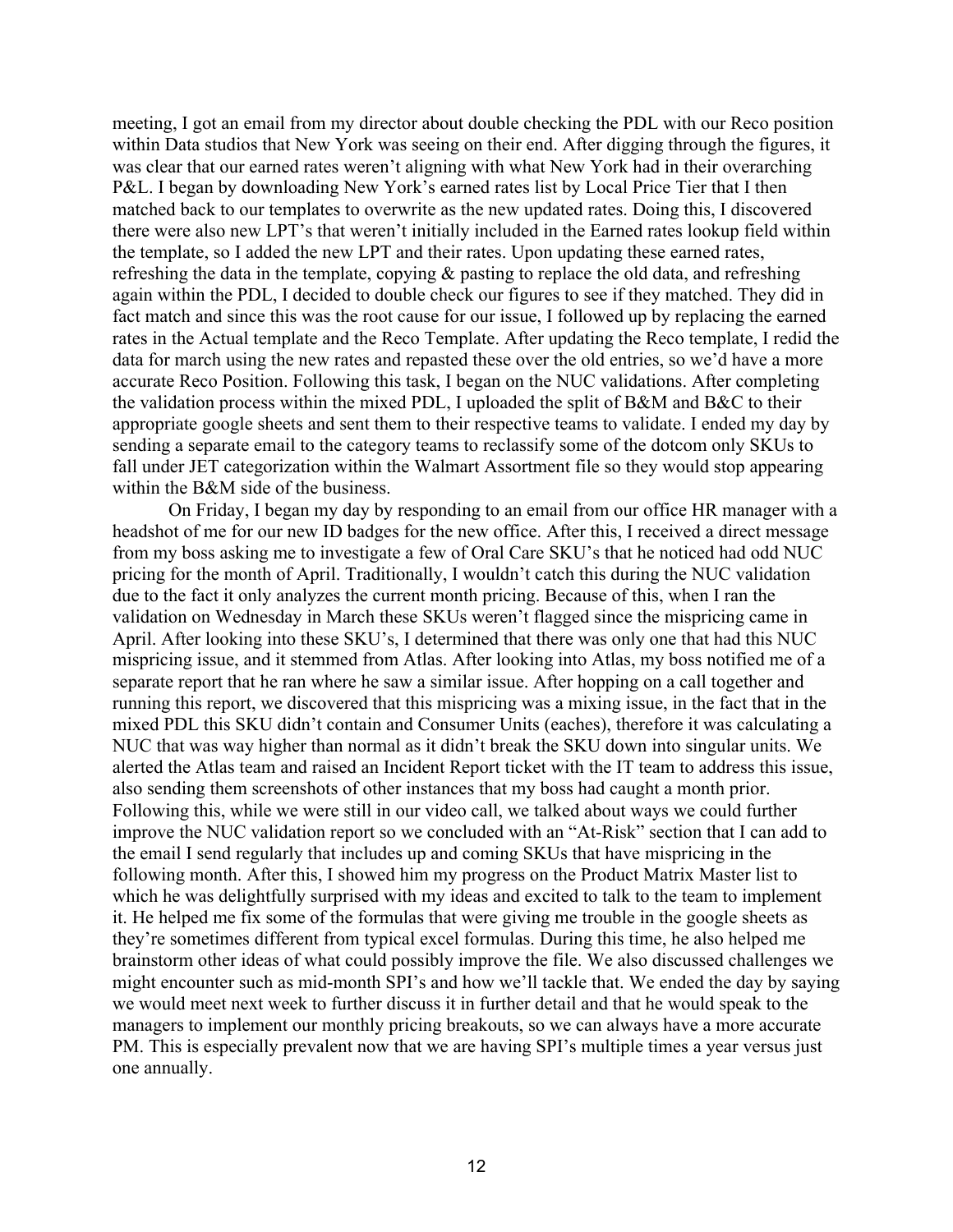#### **Resolution**

As I contemplate the events of this week, I can't help to think of how far I've come in this journey. I decided to talk to my boss and take my own advice from the week prior, to communicate and recognize that this is an inherent strength not a weakness. Building on last week, I truly believe that kindling these conversations led to a stronger, more autonomous, solution to this project. I also believe that by speaking these ideas out loud and having someone to bounce my ideas off, proved extremely beneficial.

## **WEEK 8**

## **Expectation**

My expectation for this week is to have a meeting on Monday with my director concerning Trade Form 100 volume and SPI plan alignment. I also expect to run several reports such as the condition generation report, the PDL, and the product cost validation. Furthermore, I will begin on the eComm P&L for March since April 1st is this Friday. I will also update the rebate report and the CPP Finance slides this Friday as well. Additionally, I plan on continuing my work on the product matrix master list.

#### **Task at Hand & Turning Points**

This Monday, I began the day by updating the PDL with the current day's SLE figures. Immediately following this, I ran the product cost validation report for April-December. To do this, I refresh the Atlas table of standard cases and variable costing. I will filter the variable costing for blanks and check to see if there are cases present during that month. If there are cases present but have a blank variable costing it is a clear sign that there needs to be a cost upload within Atlas to populate for these SKUs. I found 3 SKUs with missing costs in October and sent this report to the NY costing team. Following this, I logged into Atlas to run the Condition Generation report for April since the month begins in a few days. After running this report there were 4 upcoming events that were marked as "Planned" thus they needed to be approved. I typed up an email to my boss outlining these for him to look over and approve. Following this email, I prepared for a meeting with my Director, the OC manager, and the PC manager concerning the Trade Form 100 volume alignment and how we're going to tackle the August SPI's. During this meeting the managers gave me the Subcategory growth rates and we determined we would treat the August SPI's the same as the April SPIs in that we would double book the SKUs but have one with Pre-SPI pricing and one post-SPI, with their respective volumes in those periods. During this meeting, I also showed them my progress on the Product Matrix Master list, which they thoroughly enjoyed and loved the idea of breaking up pricing by month. We discussed setting up a follow up meeting with all the category managers and analysts to further align on how we want the Product Matrix to function. Following this meeting, I updated Page 3 of Trade Form 100 with the correct volume forecast, utilizing the growth rates provided. I was told that once the August SPIs are finalized the team will forward those to me to input into the Trade Form.

This Wednesday, I logged into work as normal and began updating the SLE and Actual figures for the Unmixed PDL. Immediately following this, I remembered that on Monday I meant to also update the PDL budget template with the new earned trade rates. After refreshing that report, I began sifting through my email to stumble across a google calendar invite for the "Final Intern Presentation" for the end of April. I asked both my boss and the previous intern from last year, what this project entails and how I should approach it. The previous intern sent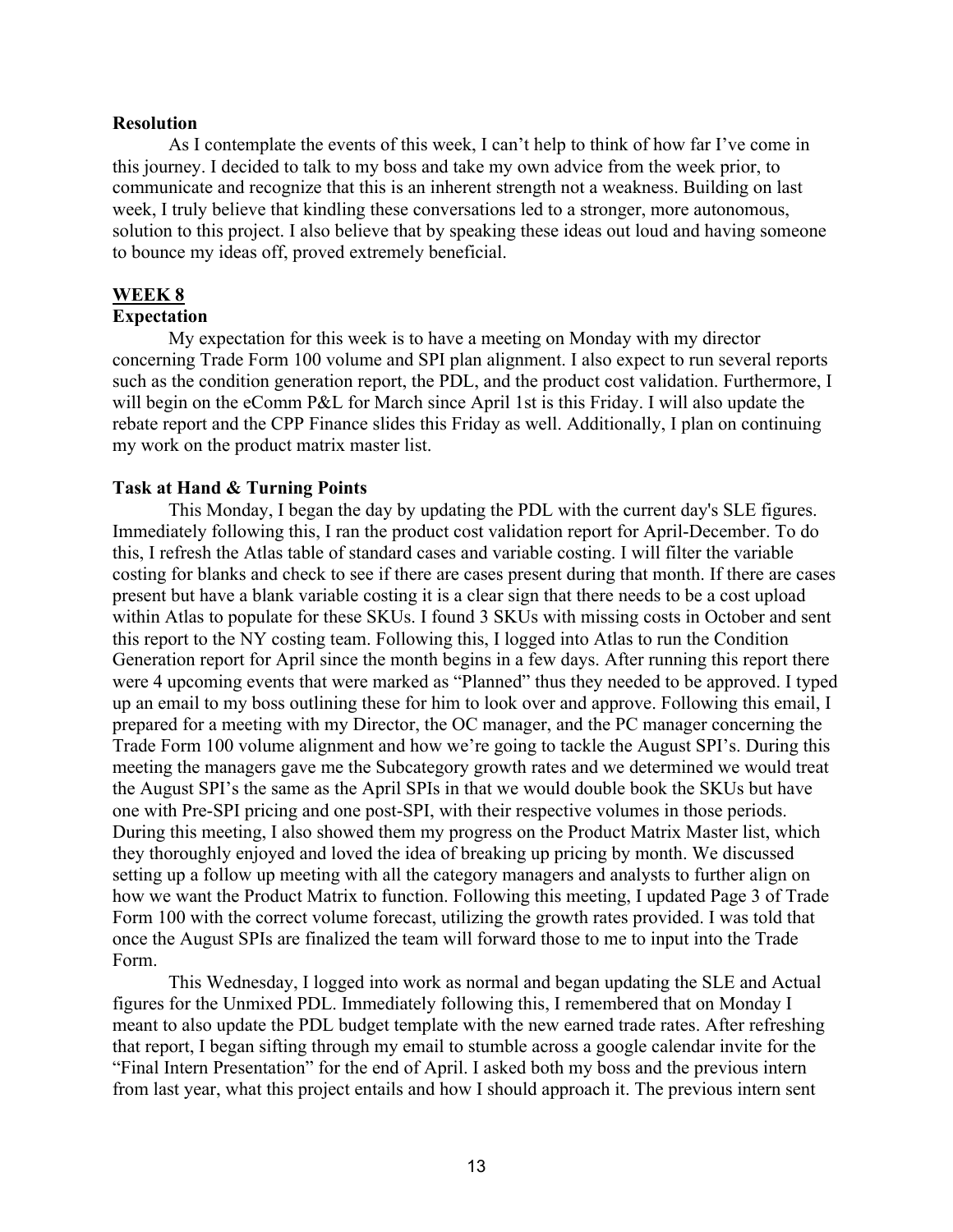me a rubric and hopped on a video call with me to showcase her old project, which was very helpful to get a feel for the scope of the assignment. After this, I continued working on the Trade Form 100 volume projection integrations but for the local price tiers in body wash and liquid hand soap. Upon doing this, my power went out, I texted my boss, and I was unable to work for the rest of the day due to hours of power loss.

This Friday, I prepared the PDL by updating the SLE and Actual templates. After doing this, I got an email from the NY office that the Atlas data that powers the PDL, was displaying the wrong numbers and to not use this data source. After learning this, I sent an office wide email to outline the problem and to ward off everyone from using these numbers. Following this I decided to pick up where I left off in updating the Trade form 100 and continued to work on the product matrix master list.

#### **Resolution**

Reflecting on this past week, it reminds me of when I started this journal and the journey of this process in general. Most importantly, I have learned patience and understanding for all that goes into the day-to-day operations. I remember in my first week journal I was discussing the Trade Form 100 and here I am 8 weeks later still talking about perfecting this form. Although the corporate world is very fast paced, everything comes in due time and no change comes instantaneous. It takes resilience and patience to deal with the day-to-day operations. It can be frustrating when things don't move immediately but you just must remember that things will happen when they're meant to happen, everything is on its own timeline.

#### **Conclusion**

Throughout my time at Colgate, I have come so far in the development of my financial expertise and have grown exponentially in my confidence regarding the application of those critical skills accumulated. Some big themes I've noticed over the course of these 3 months are as follows:

- First, you must be communicative and always willing to learn from others, this skill of teachability is probably the most important you can learn.
- Second, you need to be able to juggle multiple projects and learn how to balance various life circumstances. The ability to prioritize your tasks but also tackle the stress that comes with it, can be difficult but staying proactive is the biggest combatant.
- Lastly, the realization that everything is on its own timeline, and you must be willing to accept that not everything will be perfect.

Before this experience, in both my school and professional work I'd consider myself a perfectionist. However, you soon realize that not everything needs to be perfect, you don't need to reinvent the wheel, and not every project deserves equal effort solutions. This is not only important for continued success but also to keep your energy focused on projects that deserve full fruition. I will be continuing my internship for Colgate-Palmolive into my master's year and will end this job in May 2023. This has been such a great journey and as I conclude this diary, I hope to continue a variation of this process to showcase my impact within the organization to share with my boss and coworkers. I think this is an amazing way to reflect on your accomplishments, growth, and inner monologue testaments to your corporate quest. I'm extremely grateful for this experience and I'm beyond proud of the metamorphosis I've accomplished during my time at Colgate. As my story with this company continues, I hope to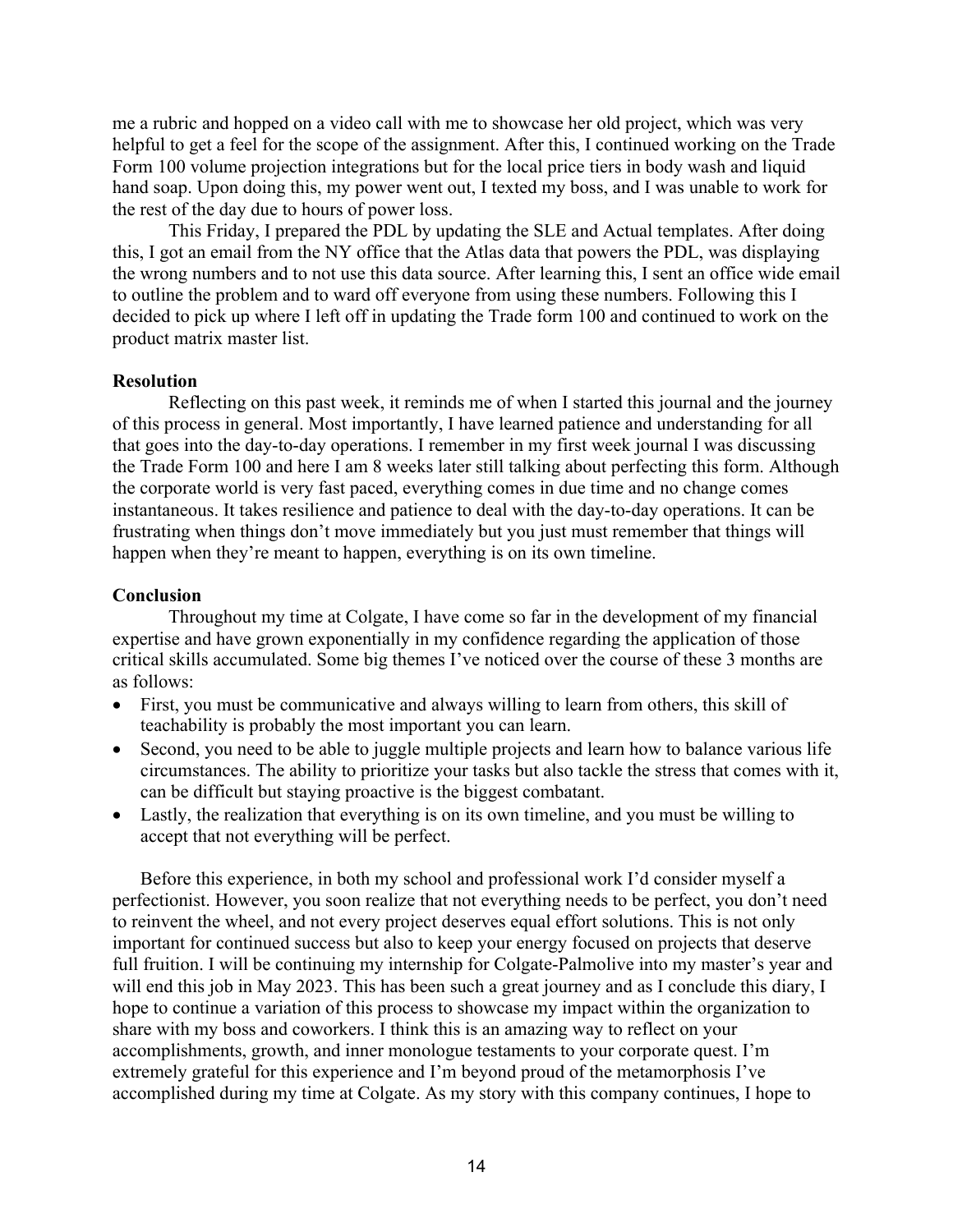utilize the skills I've learned but I'm also excited to expound that knowledge into new experiences with this company and beyond.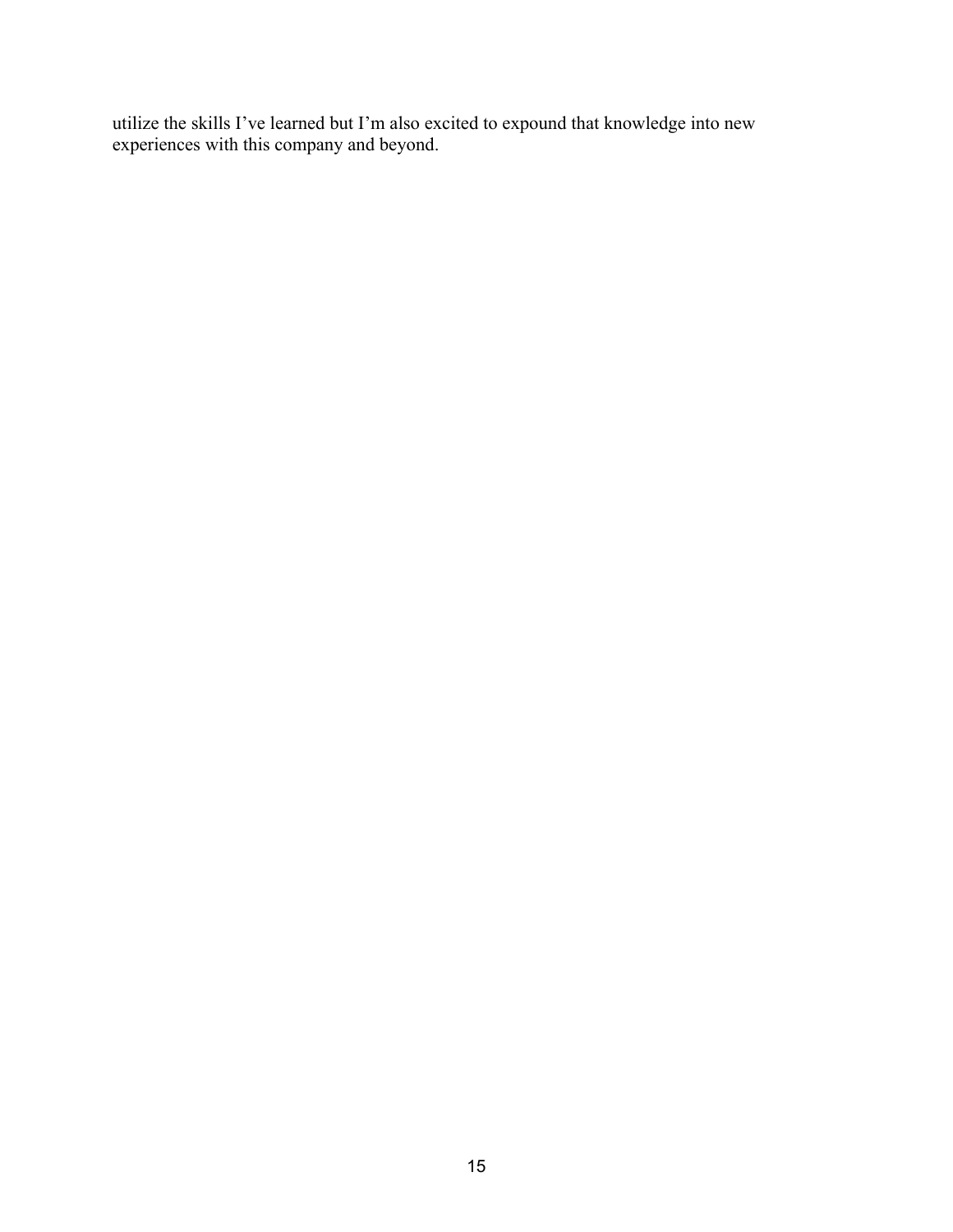## **Appendix Daily Logs & Notes to Self**

| Week                | <b>Monday</b>                                                                                                                                                                                                                                                                                                                                                                                                                                       | Wednesday                                                                                                                                                                                                                                                                                                                                                                                                            | Friday                                                                                                                                                                                                                                              |
|---------------------|-----------------------------------------------------------------------------------------------------------------------------------------------------------------------------------------------------------------------------------------------------------------------------------------------------------------------------------------------------------------------------------------------------------------------------------------------------|----------------------------------------------------------------------------------------------------------------------------------------------------------------------------------------------------------------------------------------------------------------------------------------------------------------------------------------------------------------------------------------------------------------------|-----------------------------------------------------------------------------------------------------------------------------------------------------------------------------------------------------------------------------------------------------|
| Week 1<br>Feb 7-11  | - Updated PDL<br>- Ran the condition<br>generation and discovered<br>3 events for February had<br>been flagged planned and<br>were not approved<br>- Sent an email to the<br>category managers whose<br>events were affected<br>- Finished up work on<br>Trade Form 100<br>(Organized page 2<br>alphabetically,<br>redownloaded completed<br>Fiscal year data from<br>retail link, and uploaded<br>missing EDLC<br>components for missing<br>SKU's) | -Updated PDL<br>eComm Review<br>-Sent eComm<br>-Rebate report preparation<br>-Form 100 Trade Report<br>Final Review meeting with<br>the -Director and PC/OC<br>managers<br>-**Need to adjust Form<br>100 later**                                                                                                                                                                                                     | -Working on updated to<br>Form 100 updates<br>(Consolidated Page 4<br>and 6, also did volume<br>dispersion tactics to<br>page 3)<br>-Helped my boss with<br>brainstorming and work<br>on eComm KPI<br>interactive charts<br>integrated into the PDL |
| Week 2<br>Feb 14-18 | -Updated PDL<br>-Finished form 100/met<br>with Anas to finalize form<br>-Talked about POS<br>Variance solution<br>integration into the PDL<br>SLE template<br>-Talked about design and<br>functionality of eComm<br>monthly comparison<br>charts                                                                                                                                                                                                    | -Final Review of Form 100<br>before sending to my<br>director<br>-Finished workflow for<br>luminate for copies of RL<br>& Atlas uses<br>-Mid-Month PDL Check-<br>In and sent an email to OC<br>$&$ HC<br>-NUC Validations for<br>February sent an email to<br>B&M Managers and B&C<br>managers<br>-Began working on<br>Financial tracker/adding<br>the 2022 section"<br>Historical tab" for cross<br>year comparison | -Update PDL<br>-Fix volume estimates<br>for Form 100<br>-Checked Unmixed PDL<br>for case/each issue                                                                                                                                                 |
| Week 3<br>Feb 21-25 | ***No work for<br>Presidents Day***                                                                                                                                                                                                                                                                                                                                                                                                                 | -Updated PDL<br>-Finished Updating<br>Financial Tracker and<br>updating the numbers                                                                                                                                                                                                                                                                                                                                  | -Product Cost<br>Validation<br>-Fixed OC PM Margin<br>Calculations                                                                                                                                                                                  |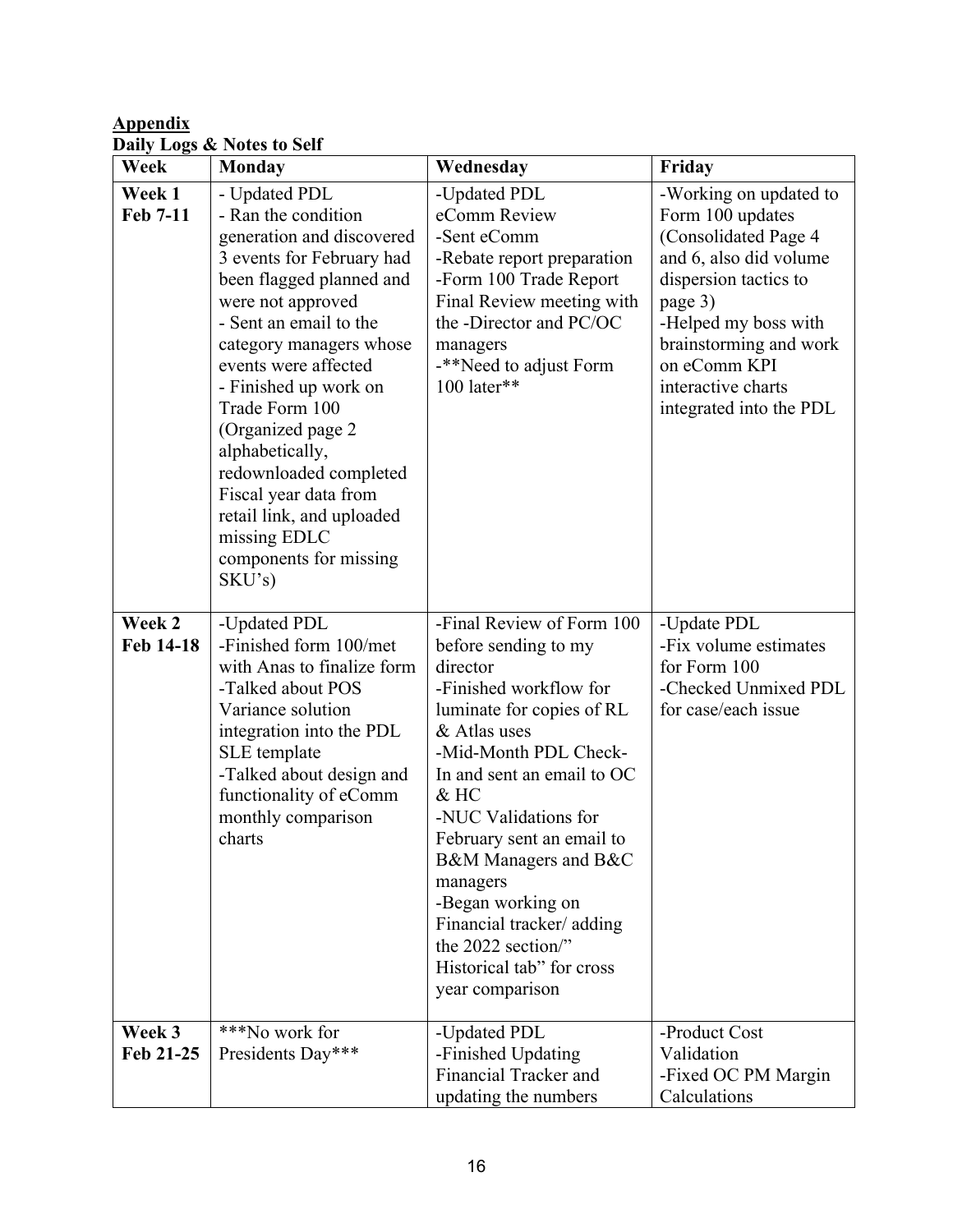|                                   |                                                                                                                                                                                                                                                                                                                                                                                                                     | -Fixed PM CP margin<br>calculations<br>-Emailed director for<br>subcategory growth rate<br>follow ups<br>-Re-ran NUC Validations<br>to see if the Atlas TPR fix<br>was implemented                                                                     |                                                                                                                                                                   |
|-----------------------------------|---------------------------------------------------------------------------------------------------------------------------------------------------------------------------------------------------------------------------------------------------------------------------------------------------------------------------------------------------------------------------------------------------------------------|--------------------------------------------------------------------------------------------------------------------------------------------------------------------------------------------------------------------------------------------------------|-------------------------------------------------------------------------------------------------------------------------------------------------------------------|
| Week 4<br><b>Feb 28-</b><br>Mar 4 | -Updated PDL SLE &<br>Actual<br>-Emailed director for<br>growth rates<br>-Discovered that volume<br>on Form 100 was in units<br>not pieces, that's why the<br>volume was so off so I<br>corrected and sent back to<br>Category Managers for<br>review<br>-Set up eCommerce P&L<br>Review Meeting for next<br>Monday<br>-Continued working on<br><b>POS Variance Automation</b><br>within SLE template               | -Updated PDL<br>-Ran Rebate Report<br>-Updated CPP Rebate<br>Report Slides for each<br>category<br>-Downloaded and uploaded<br>February POS Data from<br>RL to PDL<br>-NUC validations<br>-Meeting with boss about<br>HR questions and Graduate<br>pay | -Update PDL<br>-Met with my boss to<br>discuss POS variance<br>automation<br>-Create a Retail Link<br>POS template<br>-Updated retail margins<br>in PDL templates |
| Week 5<br><b>Mar 7-</b><br>11th   | -Updated PDL (Found<br>that Atlas was presenting<br>false data - Report to IT)<br>-Fixed eComm chart with<br>March SLE to compare<br>our projection updates<br>from February SLE<br>-Updated eComm<br><b>Subcategory Rollup</b><br>(located instance that<br>Bump chart data was<br>reflecting the same<br>numbers for January 2020<br>and January 2021)<br>-eComm P&L Review<br>meeting before NY NA<br>submission | -Update PDL<br>-Emailed Candice eComm<br>P&L<br><b>Updating Financial Tracker</b>                                                                                                                                                                      | -Updated PDL<br>-Emailed Candice the<br>updated eComm P&L<br>with new promo and<br>-Updated Financial<br>Tracker for February                                     |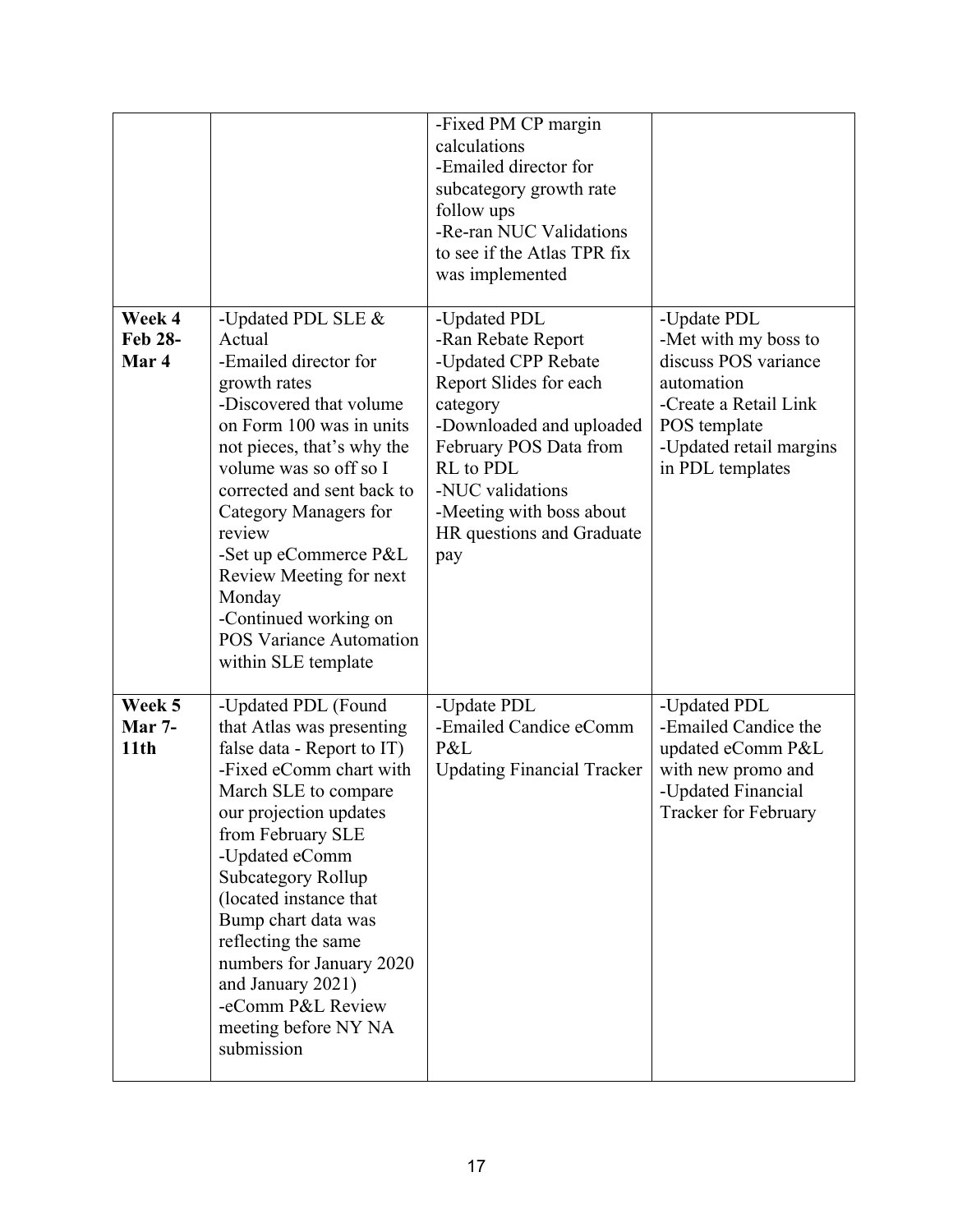| Week 6           | -Updated unmixed PDL         | -Sent follow up emails to                        | -Update PDL             |
|------------------|------------------------------|--------------------------------------------------|-------------------------|
| <b>Mar 14-</b>   | -Updated mixed PDL           | category managers to                             | -Check emails for       |
| <b>18th</b>      | -Ran Mid-Month PDL           | confirm volume estimates                         | missed emails from      |
|                  | check                        | -Began working on Product                        | directors               |
|                  | -Prepared mid-month          | Matrix Master list                               | -Scheduled a meeting to |
|                  | checkup email to category    | -Drew out layout and                             | align on category       |
|                  | managers                     | intended functionality for                       | growth rates            |
|                  | -Discovered January          | <b>Product Matrix</b>                            | -Met with new eComm     |
|                  | discrepancies for eComm      |                                                  | director to introduce   |
|                  | 2020 and 2021 data           |                                                  | myself and explain my   |
|                  | -Searched for GMV            |                                                  | job function            |
|                  | solutions                    |                                                  | -Continued to work on   |
|                  | -Talked to boss about        |                                                  | product matrix master   |
|                  | <b>Master Product matrix</b> |                                                  | list                    |
|                  | idea                         |                                                  |                         |
|                  |                              |                                                  |                         |
| Week 7           | -Updated PDL                 | -Attended eComm                                  | -Sent in headshot for   |
| <b>Mar 21-</b>   | -Checked shopper             | preparation meeting with                         | new badge ID            |
| 25 <sub>th</sub> | marketing spend quarterly    | new director and category                        | -Met with boss about    |
|                  | form completion              | managers                                         | mixing/unmixing issues  |
|                  | -Requested each team fill    | -Cross referenced Reco                           | with NUCs               |
|                  | in their portions with work  | position figure with NY                          | -Brainstormed adding in |
|                  | trackers                     | posted numbers                                   | at-risk section of NUC  |
|                  | -Continued to work on        | -Updated earned rates for                        | validations             |
|                  | Product Matrix master list   | each PDL template                                | -Talked about product   |
|                  |                              | -Conducted NUC                                   | matrix master list with |
|                  |                              | validation preparation                           | boss and tossed around  |
|                  |                              | -Sent email to categories                        | improvement ideas       |
|                  |                              | about reclassifying some<br>dotcom SKUs from B&M |                         |
|                  |                              | to eComm                                         |                         |
|                  |                              |                                                  |                         |
| Week 8           | -Ran condition generation    | -Updated unmixed PDL                             | -Updated unmixed PDL    |
| <b>Mar 28-</b>   | report for April             | both SLE and actuals                             | -Sent an office wide    |
| Apr 1            | -Ran product cost            | -Had a debriefing on the                         | email about Atlas       |
|                  | validations and sent         | final intern presentation                        | outages                 |
|                  | missing pricing email to     | -Continued to work on                            | -Continued work on      |
|                  | costing team                 | Trade form 100 updates                           | Trade form 100          |
|                  | -Led a meeting with          | -Power went out and had to                       | -Continued work on      |
|                  | director and category        | log off for the rest of the                      | product matrix master   |
|                  | managers about volume        | day                                              | list                    |
|                  | forecasts per subcategory    |                                                  |                         |
|                  | -Began working on            |                                                  |                         |
|                  | suggested volume             |                                                  |                         |
|                  | forecasting steps within     |                                                  |                         |
|                  | form 100                     |                                                  |                         |